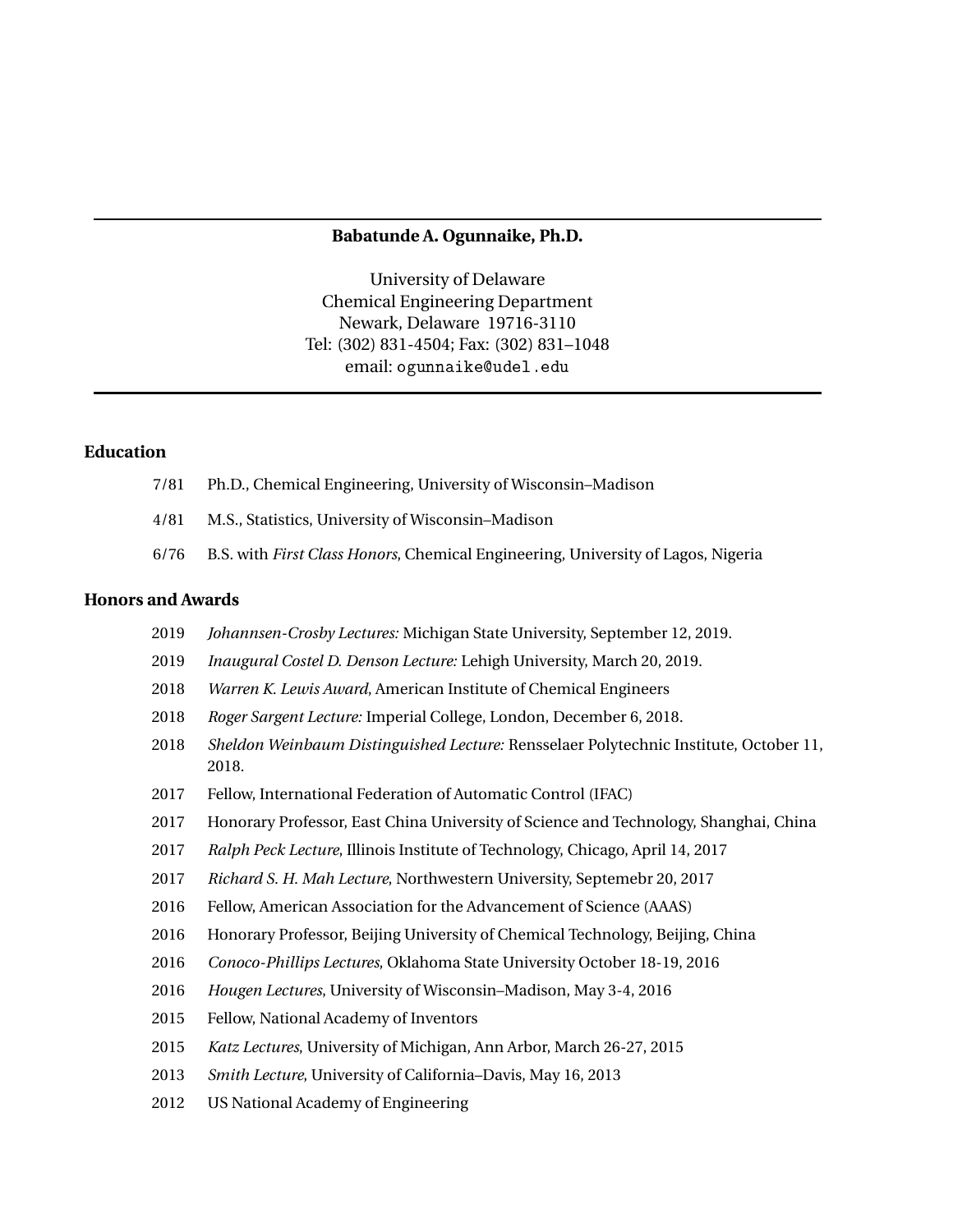- 2012 Fellow, Nigerian Academy of Engineering
- 2012 *Bayer Lecture*, Carmegie Mellon University, Pittsburgh, April 10, 2012.
- 2011 *D. B. Robinson Distinguished Lecture*, University of Alberta, Canada, Feb. 17, 2011.
- 2009 Fellow, American Institute of Chemical Engineers
- 2008 *Inaugural McFerrin Lectures:* Texas A & M University, Nov 12 & 13, 2008.
- 2008 *Control Engineering Practice Award*, American Automatic Control Council (AACC).
- 2007 *Donald P. Eckman Education Award*, Instrumentation, Systems and Automation (ISA) Society.
- 2005 University of Delaware, *Slocomb Excellence in Teaching Award*
- 2004 William L. Friend Professor of Chemical Engineering
- 2004 University of Delaware, College of Engineering *Excellence in Teaching Award*
- 2002 *Centennial Lecture*, Illinois Institute of Technology, Chicago, Illinois
- 2001 *Lindsey Lecture*, Texas A & M, College Station, Texas
- 1999 *Plenary Lecture*, Control of Particulate Processes VI
- 1998 *Plenary Lecture*, American Control Conference
- 1998 *Computing Practice Award*, American Institute of Chemical Engineers, Computer and Systems Technology Division
- 1997 *Invited Speaker*, National Academy of Engineering Symposium on "Frontiers of Engineering"
- 1995 *Plenary Lecture*, IFAC Symposium on Dynamics and Control of Chemical Reactors, Distillation Columns, and Batch Processes
- 1994 *Plenary Lecture*, IEEE/IFAC International Conference on CACSD
- 1978 National Honorarium for Contributing to the New Nigerian National Anthem

#### **Employment History**

10/18 – Present **William L. Friend Chair**, Chemical Engineering Department, University of Delaware, Newark 7/13 – 10/18 **Dean**, College of Engineering, University of Delaware, Newark 7/11 – 6/13 **Interim Dean**, College of Engineering, University of Delaware, Newark 7/10 – 6/11 **Deputy Dean**, College of Engineering, University of Delaware, Newark 9/08 – Present **William L. Friend Chair**, Chemical Engineering Department, University of Delaware, Newark 1/04 – 9/08 **William L. Friend Professor**, Chemical Engineering Department, University of Delaware, Newark 6/08– Present **Affiliated Faculty**, African University of Science and Technology, Abuja, Nigeria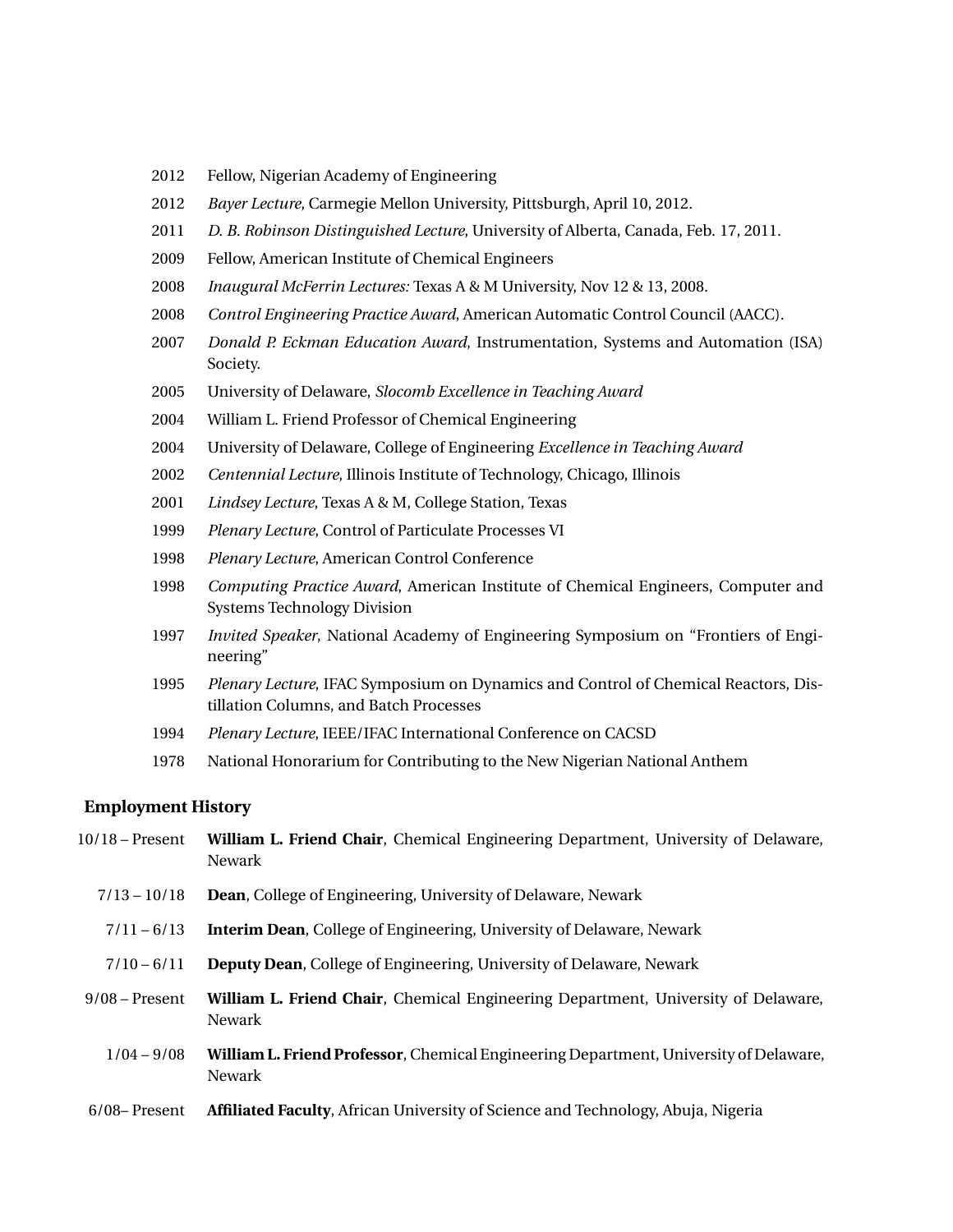| 9/02 - 12/03 Professor, Chemical Engineering Department, University of Delaware, Newark |  |
|-----------------------------------------------------------------------------------------|--|
|                                                                                         |  |

- 9/02 Present **Professor**, Center for Systems Biology, Delaware Biotechnology Institute, University of Delaware
	- 2/95 9/03 **Research Fellow**, Central Research and Development, E.I. du Pont de Nemours and Co., Wilmington, Delaware
	- 9/00 9/03 **Six Sigma Master Black Belt**, Central Research and Development, E.I. du Pont de Nemours and Co., Wilmington, Delaware
	- 5/93 2/95 **Senior Research Associate,** Central Research and Development, E.I. du Pont de Nemours and Co., Wilmington, Delaware
	- 8/91 5/93 **Research Associate,** Polymer Products Department, E.I. du Pont de Nemours and Co., Wilmington, Delaware
	- 7/89 8/91 **Senior Research Engineer,** Polymer Products, E.I. du Pont de Nemours and Co., Wilmington, Delaware
	- 7/89 9/03 **Adjunct Professor,** Chemical Engineering Department, University of Delaware, Newark
	- 7/88 7/89 **Visiting Professor,** Chemical Engineering Department, University of Wisconsin, Madison
	- 12/82 6/88 **Assistant/Associate Professor,** Chemical Engineering Department, University of Lagos, Nigeria
	- 12/82 6/88 **Assistant/Associate Professor,** Department of Statistics, University of Lagos, Nigeria
- 12/81 12/82 **Research Engineer,** Systems Development Department, Shell Development Company, Houston, Texas

## **Professional Experience**

1981 – 1982 **Systems Development Department, Shell Development Co., Houston, TX** • Design/implementation of advanced control schemes at two refineries (Martinez, California; and Norco, Louisiana) • Statistics-based modeling techniques for "Dynamic Matrix Control" 1982 – 1988 **University of Lagos, Nigeria (Joint appointment in Chemical Engineering and Statistics)** • Courses taught in the Chemical Engineering Department: *Process Dynamics and Con-*

*trol; Chemical Engineering Analysis; Transport Phenomena; Polymer Science and Engineering*

• Courses taught in the Statistics Department: *Engineering Statistics; Design of Experiments; Time Series Analysis*

• Supervised numerous BS Honors Theses, 8 MS Theses, and 1 PhD Thesis in Chemical Engineering; Co-supervised 1 MS Thesis in Econometrics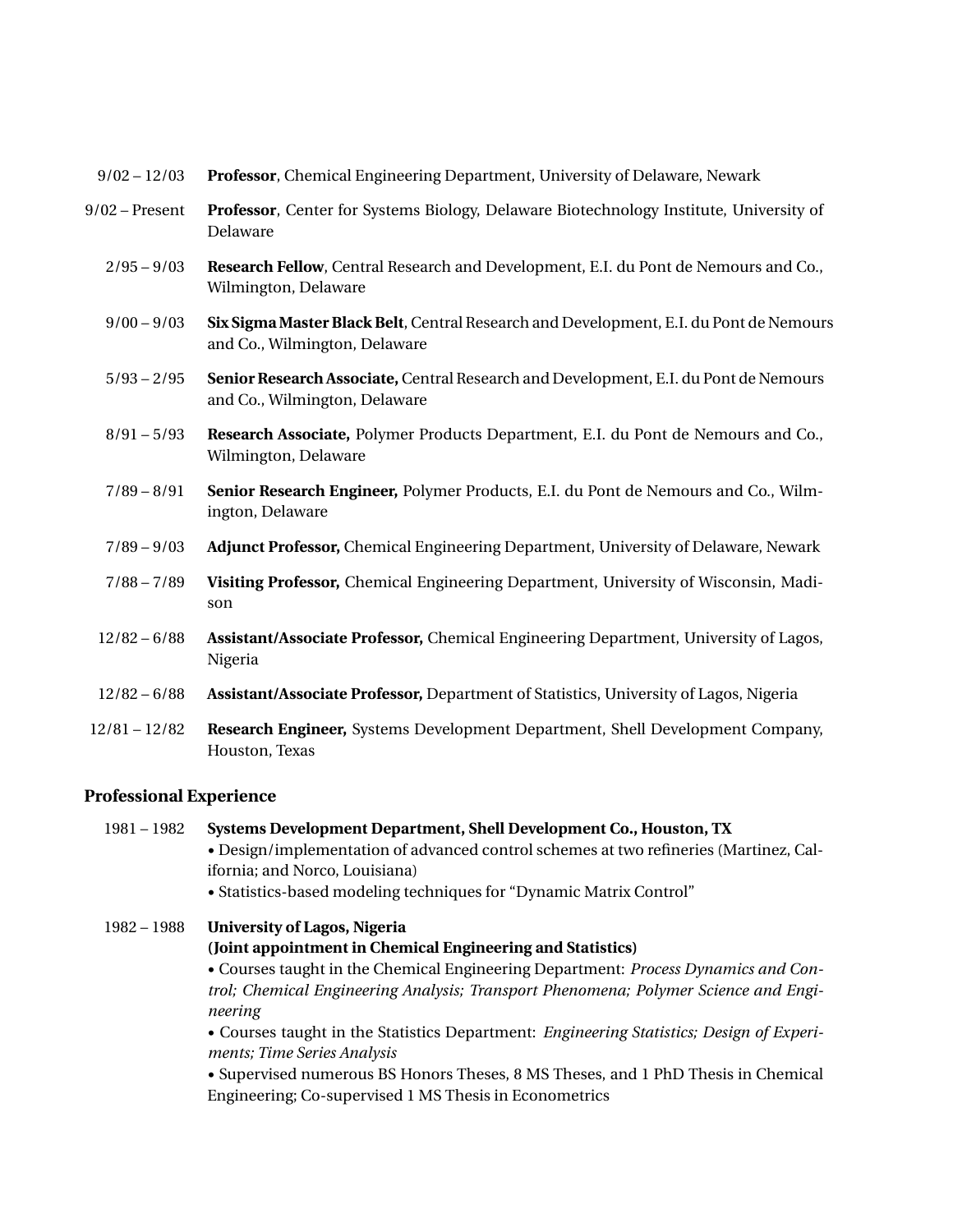## 1989 – **Chemical Engineering Department, University of Delaware, Newark**

• Courses taught: *Process Dynamics & Control* (graduate and undergraduate); *Random Phenomena–Applied Probability & Statistics for Engineering Problem Solving*

- Short Courses taught: *Statistical Process Control*; *Process Dynamics and Control*; *Design of Experiments*
- Co-supervised PhD theses; member of other PhD/MS thesis committees

# 1989 – 2003 **Polymers Product Department, and Central Research & Development, E.I. du Pont de Nemours and Co., Wilmington, DE**

- On-line dynamic modeling for various processes
- Design and implementation of advanced control schemes for polymer reactors and other processes

• Linear/nonlinear model identification and control research, with emphasis on industrial application

- State and parameter estimation research, with emphasis on industrial application
- New process development, with emphasis on design for operability and robustness
- Co-director of Neurocontrol program on "Reverse Engineering" neurobiological control schemes for industrial chemical process applications (1991-1998)
- Technical Leader, Advanced Process Control Network
- Academic Liaison with various University Process Control research programs
- Member of various Science and Engineering Technology advisory panels (to the Direc-
- tor of Science & Engineering and Senior VP Central Research & Development)
- Design for Six Sigma pilot group member
- Six Sigma Master Black Belt (Design for Six Sigma Implementation)
- New product development for DuPont Textiles and Interiors

# **Interests**

## **Process Control**

- Nonlinear model-based control
- Intelligent control
- Model predictive control for uncertain processes
- Multirate and inferential control
- Data-driven, information theory approaches to industrial control
- Model-based control of reactive extrusion processes

## **Process Synthesis & Design**

• Design for operability and inherent robustness

## **Process Modeling and Identification for Control, and Applied Statistics for Process Operation**

- Empirical nonlinear model development
- Hybrid modeling
- Nonlinear model reduction
- Data-driven statistical approaches to industrial control system structure determination & design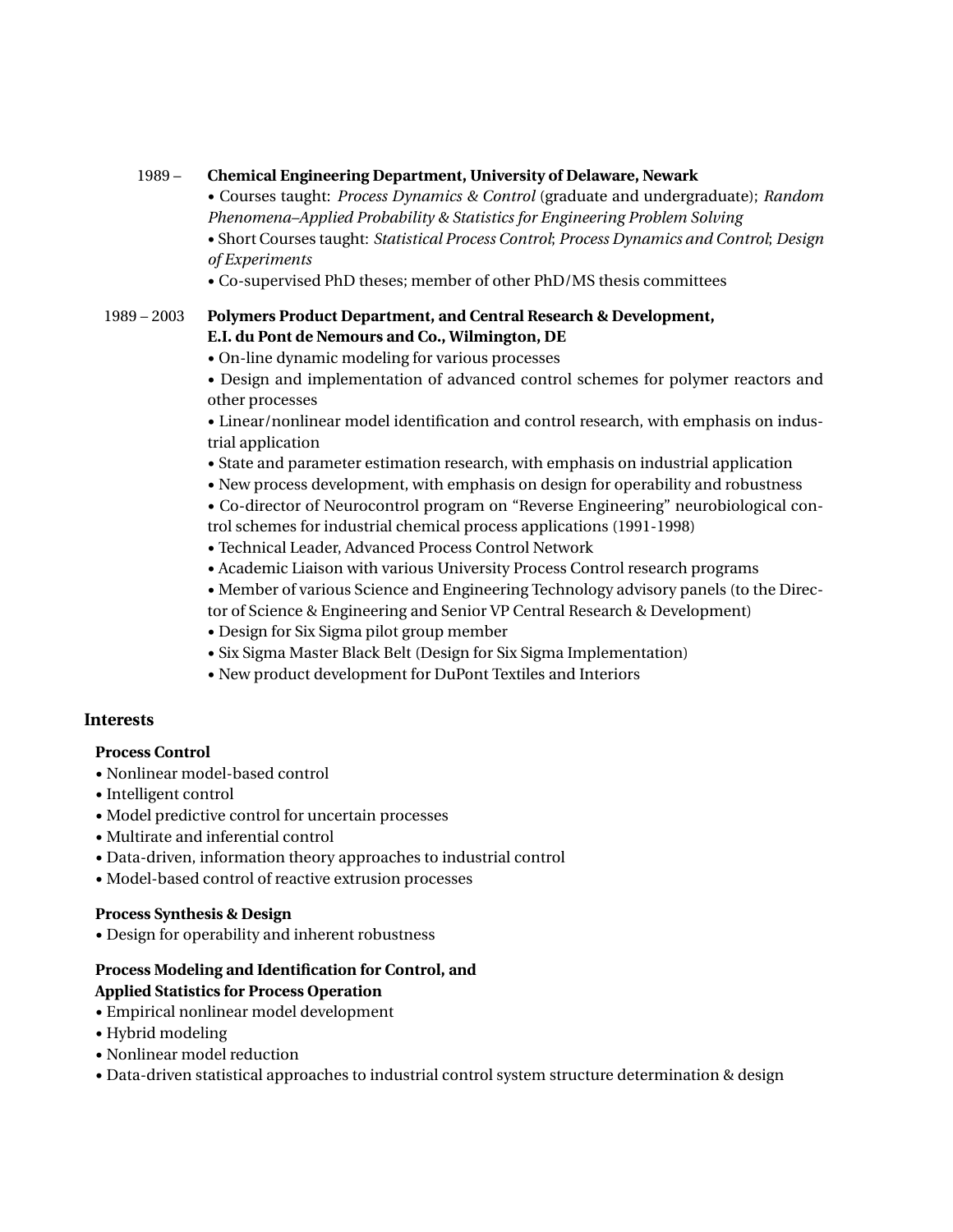#### **Modeling and Analysis of Biological Systems**

- Neurobiological control system structure and design
- Systems analysis of cellular processes
- Cellular modeling and analysis of cancer

#### **Applications of Probability and Statistics in Molecular Biology**

- Probabilistic and statistical analysis of gene expression
- Stochastic activity network modeling of cellular pathways

#### **Professional Activities**

#### **Editorial Positions**

- Associate Editor, *IEEE Transactions on Control Systems Technology*, 1996–1999
- Associate Editor, *Industrial & Engineering Chemistry Research*, 1999–Present

#### **Conference Planning & Organization**

- CAST Area 10b: *Programming Vice Chair*, Nov 1994 Nov 1996
- CAST Area 10b: *Programming Chair*, Nov 1996 Nov 1998
- CAST Area 10b: *AACC–AIChE Director*, Jan 1998 Jan 2000
- Member of the International Programming Committee for many international conferences
- Co-Chair, *International Conference on Chemical Process Control VI*, Jan 2001
- Vice-Chair, *Gordon Conference on Statistics in Chemistry and Chemical Engineering*, July 2003
- Chair, *Gordon Conference on Statistics in Chemistry and Chemical Engineering*, July 2005
- Session Chair at numerous AIChE, ACC, and other conferences

#### **Book, Journal, Research Proposal Review**

- Reviewer for various textbook publishers: *Oxford, Prentice-Hall, Springer Verlag, etc.*
- Reviewer for various journals: *Automatica*, *AIChE J.*, *IEEE Trans. on Control Systems Technology*, *Ind. Eng. Chem. Res.*, *Comp. & Chem. Eng.*, *Technometrics*, *JASA*, etc.
- Proposal reviewer for various organizations: *NSF, NIH, DoE, ACS-PRF, Israel Science Foundation, Italian Ministry of Science and Technology, etc.*

#### **Professional Society Memberships**

- AIChE (American Institute of Chemical Engineers), Fellow
- ASA (American Statistical Association)
- AAAS (American Association for the Advancement of Science)

#### **Other**

- Past Member, Visiting Committee, University of Wisconsin Madison
- Past Member, Ph.D. Program Review Committee, Texas A & M
- Past Chair, Ph.D. Program Review Committee, University of Maryland University

## **Patents**

US Patent # 7203555B2: *Predictive Regulatory Controller*, Issued April 10, 2007.

# **Publications**

**Books**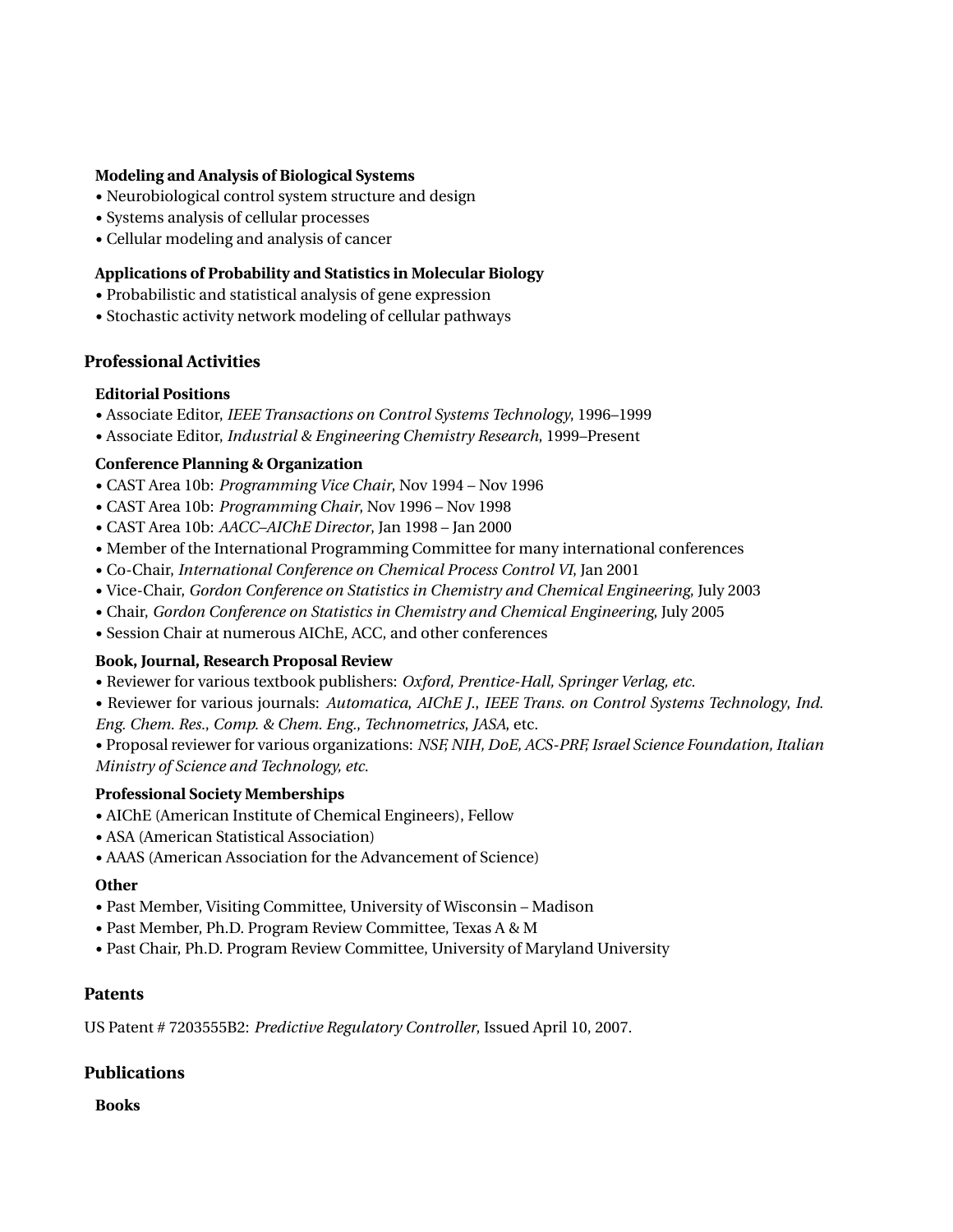- 1. B. A. Ogunnaike, *Principles of Mathematical Modelling and Analysis in Chemical Engineering*, DONE Publishers, Lagos, Nigeria, 1985 (244 pages).
- 2. B. A. Ogunnaike and W. H. Ray, *Process Dynamics Modeling and Control*, Oxford University Press, N.Y., 1994 (1200 pages).
- 3. F. J. Doyle, R. K. Pearson, and B. A. Ogunnaike, *Identification and Control Using Volterra Models*, Springer Verlag, London, 2002 (314 pages).
- 4. J. B. Rawlings, B. A. Ogunnaike, and J. W. Eaton, Editors, *Chemical Process Control VI*, AIChE Press, N.Y., 2002 (456 pages).
- 5. B. A. Ogunnaike, *Random Phenomena: Fundamentals of Probability & Statistics for Engineers*, CRC Press/Taylor & Francis, Boca Raton, FL., 2009 (1023 pages)

## **Book Chapters**

- 1. B.A. Ogunnaike, "Controller design for process systems," Chapter 33 of: *Handbook of Heat and Mass Transfer*, Vol. 3, N.P. Cheremisinoff (Ed), Gulf Publishers, West Orange, NJ, 1989.
- 2. R.K. Pearson and B.A. Ogunnaike, "Nonlinear model identification," Chapter 2 of: *Nonlinear Process Control*, M.A. Henson and D.E. Seborg (Eds), Prentice-Hall, Englewood Cliffs, NJ, 1996.
- 3. F.J. Doyle III, M.A. Henson, B. A. Ogunnaike, J.S. Schwaber, and I. Rybak, "Neuronal modeling of the baroreceptor reflex with applications in process modeling and control," Chapter 5 of: *Neural Systems for Control*, O. Omidvar and D.L. Elliot (Eds), Academic Press, San Diego, 1997.
- 4. A. Banerjee, Y. Arkun, R.K. Pearson, and B.A. Ogunnaike, "*H*∞ control of nonlinear processes using multiple linear models," Chapter 12 of: *Multiple Model Approaches to Modelling and Control*, R. Murray-Smith and T.A. Johansen (Eds), Taylor & Francis, London, 1997.
- 5. B.A. Ogunnaike and R.A. Wright, "Industrial applications of nonlinear control" in: *Chemical Process Control V*, J.C. Kantor, C.E. Garcia, and B. Carnahan (Eds), AIChE Press, NY 1997.
- 6. J.D. Bomberger, D.E. Seborg, and B.A. Ogunnaike, "RBFN identification of an industrial polymerization reactor model" in: *Application of Neural Networks and Other Learning Technologies in Process Engineering*, I.M. Mujtaba and M.A. Hussain (Eds), Imperial College Press, London, 2001.
- 7. B.A. Ogunnaike "Nonlinear control of industrial processes," Chapter 10 of: *Nonlinear Predictive Control*, B. Kouvaritakis and M. Cannon (Eds), The Institution of Electrical Engineers, London, 2001.
- 8. N Hernjak, F.J. Doyle, III, B.A.Ogunnaike, and R.K. Pearson, "Chemical Process Characterization for Control Design" in *Integration of Design and Control*, P. Seferlis and M. Georgiadis (Eds), Elsevier 2004.
- 9. A.D. Shapiro, V. Agrawal, Dhurjati P.S., K.J Czymmek., B.A. Ogunnaike, and C. Zhang , "Systems Biology Explanations of Cell-to-Cell Communication Coordinating the Arabidopsis Hypersensitive Response." pp275-280 In: *Biology of Plant-Microbe Interactions*, Vol. 5, Sanchez F. and Geiger O. (Eds.) International Society for Molecular Plant-Microbe Interactions, St. Paul, Minnesota. 2006.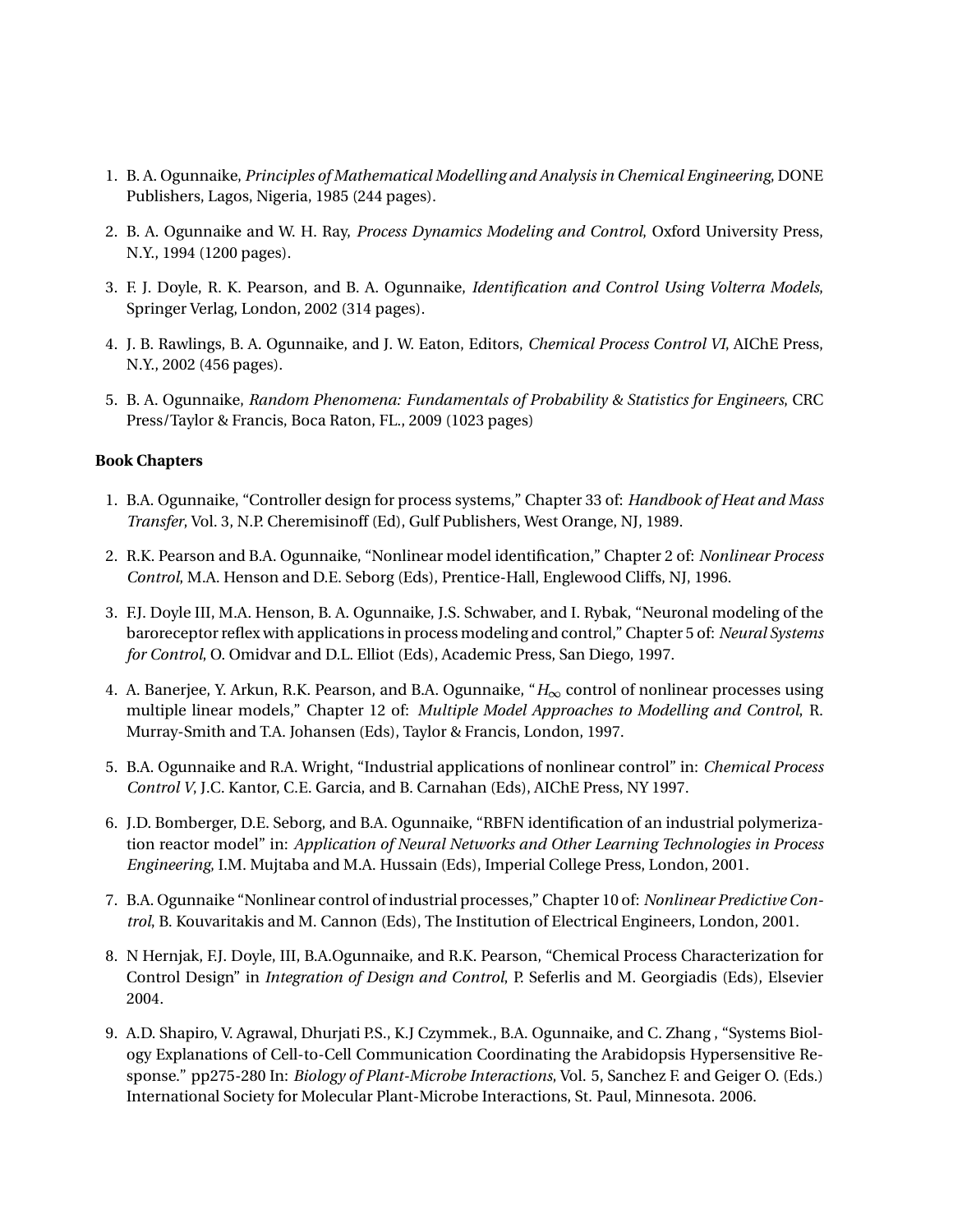- 10. M. R. Birtwistle, B. Kholodenko, and B. A. Ogunnaike, "Experimental Design for Parameter Identifiability in Biological Signal Transduction Modeling," Chapter 10 in *Systems Analysis of Biological Networks*, Ed. A. Jayaraman and J. Hahn, Artech House, London, 2009.
- 11. B. A. Ogunnaike, G. François, M. Soroush, and D. Bonvin, "Control of Polymerization Processes," Chapter 12 in *The Control Handbook*, 2nd Edition, Ed. William Levine, CRC Press, Boca Raton, FL. 2010.
- 12. Melissa St Amand, Peter Millili, Meghan McCabe, and Babatunde A. Ogunnaike, "A Strategic Vision for Integrated PAT and Advanced Control in Biologics Manufacturing," Chapter 3 in *PAT Applied in Biopharmaceutical Process Development And Manufacturing: An Enabling Tool for Quality-by-Design*, Ed. C. Undey, D. Low, M. Menezes and M. Koch, CRC Press, Boca Raton, FL. 2011.

#### **Journal Articles**

- 1. B.A. Ogunnaike and W.H. Ray, "Multivariable controller design for linear systems having multiple time delays," *AIChE J.*, 25, 1043, 1979.
- 2. B.A. Ogunnaike, "A new approach to observer design for time delay systems," *Int. J. of Control*, 33, 519, 1981.
- 3. B.A. Ogunnaike and W.H. Ray, "Computer-aided multivariable control system design for processes with time delays," *Comp. & Chem. Eng.*, 6, 311, 1982.
- 4. B.A. Ogunnaike, J.P. Lemaire, M. Morari, and W.H. Ray, "Advanced multivariable control of a pilot plant distillation column," *AIChE J.*, 29, 632, 1983.
- 5. B.A. Ogunnaike and W.H. Ray, "Incomplete state feedback for time delay systems: Observer applications in multidelay compensation," *AIChE J.*, 30, 717, 1984.
- 6. B.A. Ogunnaike, "An optimal controller for discrete time delay systems requiring no prediction," *Chem. Eng. Comm*., 37, 249, 1985.
- 7. B.A. Ogunnaike, "Dynamic matrix control: A non-stochastic, industrial process control technique with parallels in applied statistics," *Ind. & Eng. Chem. Fund.*, 25, 712, 1986.
- 8. B.A. Ogunnaike, "Controller design for nonlinear process systems via variable transformations," *Ind. & Eng. Chem. Proc. Des. Dev.*, 25, 241, 1986.
- 9. B.A. Ogunnaike and K.E.P. Adewale, "Dynamic matrix control for processes with time varying parameters," *Chem. Eng. Comm.* 47, 295, 1986.
- 10. B.A. Ogunnaike, "On-line modeling and predictive control of an industrial terpolymerization reactor," *Int. J. of Control*, 59, 711-729, 1994.
- 11. M.A. Henson, B.A. Ogunnaike, J.S. Schwaber, and F.J. Doyle, "The baroreceptor reflex: A biological control system with applications in chemical process control," *Ind. Eng. Chem. Res.*, 33, 2453-2466, 1994.
- 12. M.A. Henson, B.A. Ogunnaike, and J.S. Schwaber, "Habituating control strategies for process control," *AIChE J.*, 41, 604-618, 1995.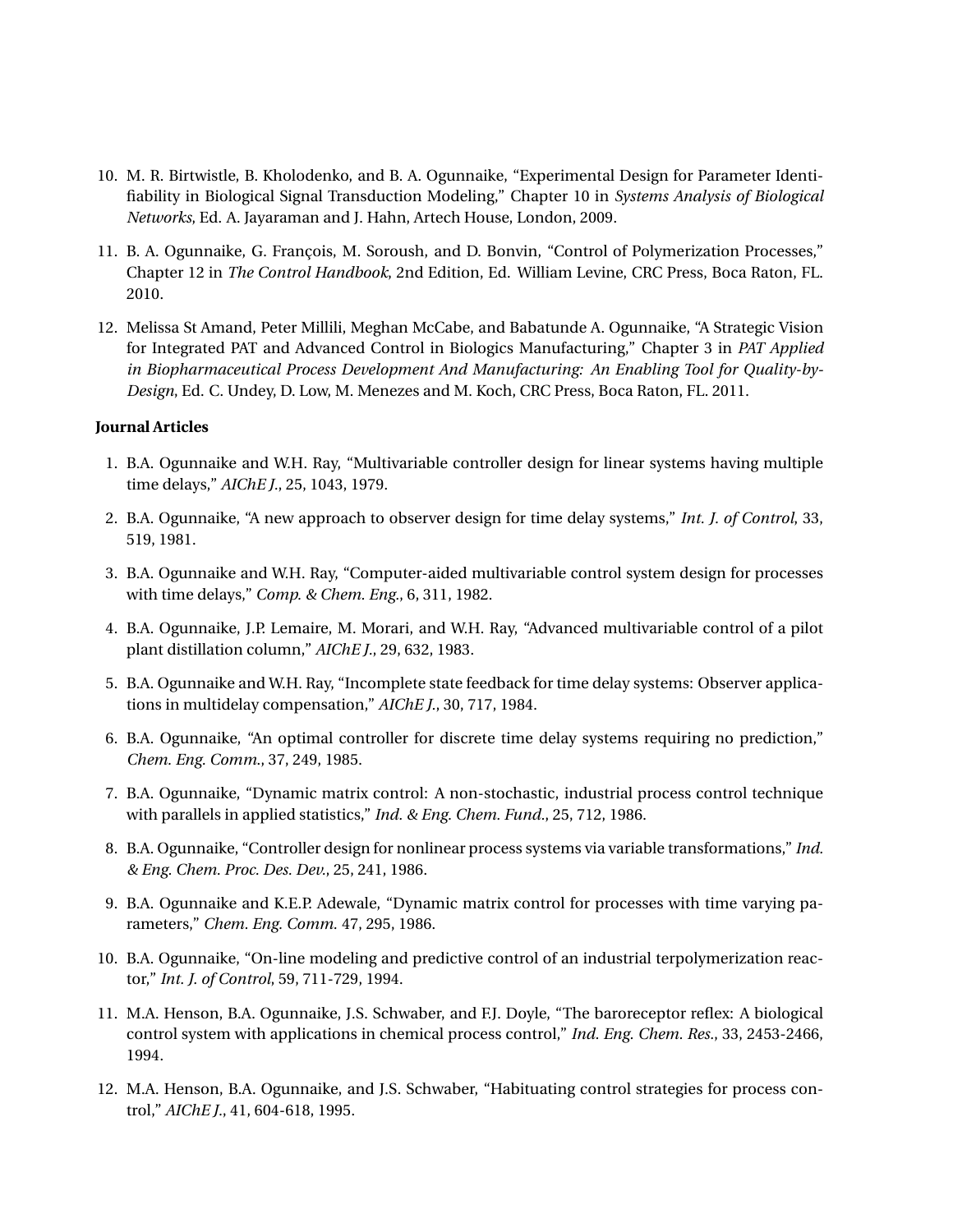- 13. F.J. Doyle III, B.A. Ogunnaike, and R.K. Pearson, "Nonlinear model-based control using second-order Volterra series models," *Automatica*, 31, 669-714, 1995.
- 14. B.A. Ogunnaike, "The role of CACSD in contemporary industrial process control," *IEEE Trans. on Control Systems Technology*, 2, 41-47, 1995.
- 15. G.R. Sriniwas, Y. Arkun, I.-L. Chien, and B.A. Ogunnaike, "Nonlinear identification and control of a high-purity distillation column: A case study," *J. of Process Control*, 5, 149-162, 1995.
- 16. B.R. Maner, F.J. Doyle III, B.A. Ogunnaike, and R.K. Pearson, "Nonlinear model predictive control of a simulated polymerization reactor using second-order Volterra models," *Automatica*, 32, 1285-1301, 1996.
- 17. R.K. Pearson, B.A. Ogunnaike, and F.J. Doyle III, "Identification of structurally constrained secondorder Volterra models," *IEEE Trans. Sig. Proc.*, 44, 2837-2846, 1996.
- 18. M. Pottmann, M.A. Henson, B.A. Ogunnaike, and J.S. Schwaber, "A parallel control strategy abstracted from the baroreceptor reflex," *Chem. Eng. Sci.*, 52, 931-945, 1996.
- 19. B.A. Ogunnaike, "A contemporary industrial perspective on process control theory and practice," *Annual Reviews in Control*, 20, 1-8, 1996.
- 20. F. Allgöwer and B.A. Ogunnaike, "Dual-mode adaptive control of nonlinear processes," *Comp. & Chem. Eng.*, 21, S155-S160, 1997.
- 21. A. Banerjee, Y. Arkun, B.A. Ogunnaike, and R.K. Pearson, "Estimation of nonlinear systems using linear multiple models," *AIChE J.*, 43, 1204-1226, 1997.
- 22. Chien, I-Lung and B. A. Ogunnaike, "Modeling and Control of a Temperature-Based High-Purity Distillation Colum", *Chem. Eng. Comm.*, Vol. 158, 71-105 (1997)
- 23. S.A. Russell, P. Kesavan, J.H. Lee, and B.A. Ogunnaike, "Recursive data-based prediction and control of batch product quality," *AIChE J.*, 44, 2442-2458, 1998.
- 24. S.A. Russell, D.G. Robertson, J.H. Lee, and B.A. Ogunnaike, "Quality monitoring and control of Nylon 6,6 autoclaves," *Chem. Eng. Sci.*, 53, 3685-3702, 1998.
- 25. Y. Chikkula, J.H. Lee, and B.A. Ogunnaike, "Dynamic scheduled model predictive control using hinging hyperplane models," *AIChE J.*, 44, 2658-2674, 1998.
- 26. S. Tatiraju, M. Soroush, and B.A. Ogunnaike, "Multirate nonlinear state estimation with application to a polymerization reactor," *AIChE J.*, 45, 769-780, 1999.
- 27. A. Kordon, Y.O. Feuntes, B.A. Ogunnaike, and P.S. Dhurjati, "An intelligent parallel control system structure for plants with multiple operating regimes," *J. of Process Control*, 9, 453-460, 1999.
- 28. S.A. Russell, D.G. Robertson, J.H. Lee, and B.A. Ogunnaike, "Model-based quality monitoring of batch and semi-batch processes," *J. of Process Control*, 10, 317-332, 2000.
- 29. M. Pottmann, B.A. Ogunnaike, A.A. Adetayo, and B.J. Ennis, "Model-based control of a granulation system," *Powder Technology*, 108, 192-201, 2000.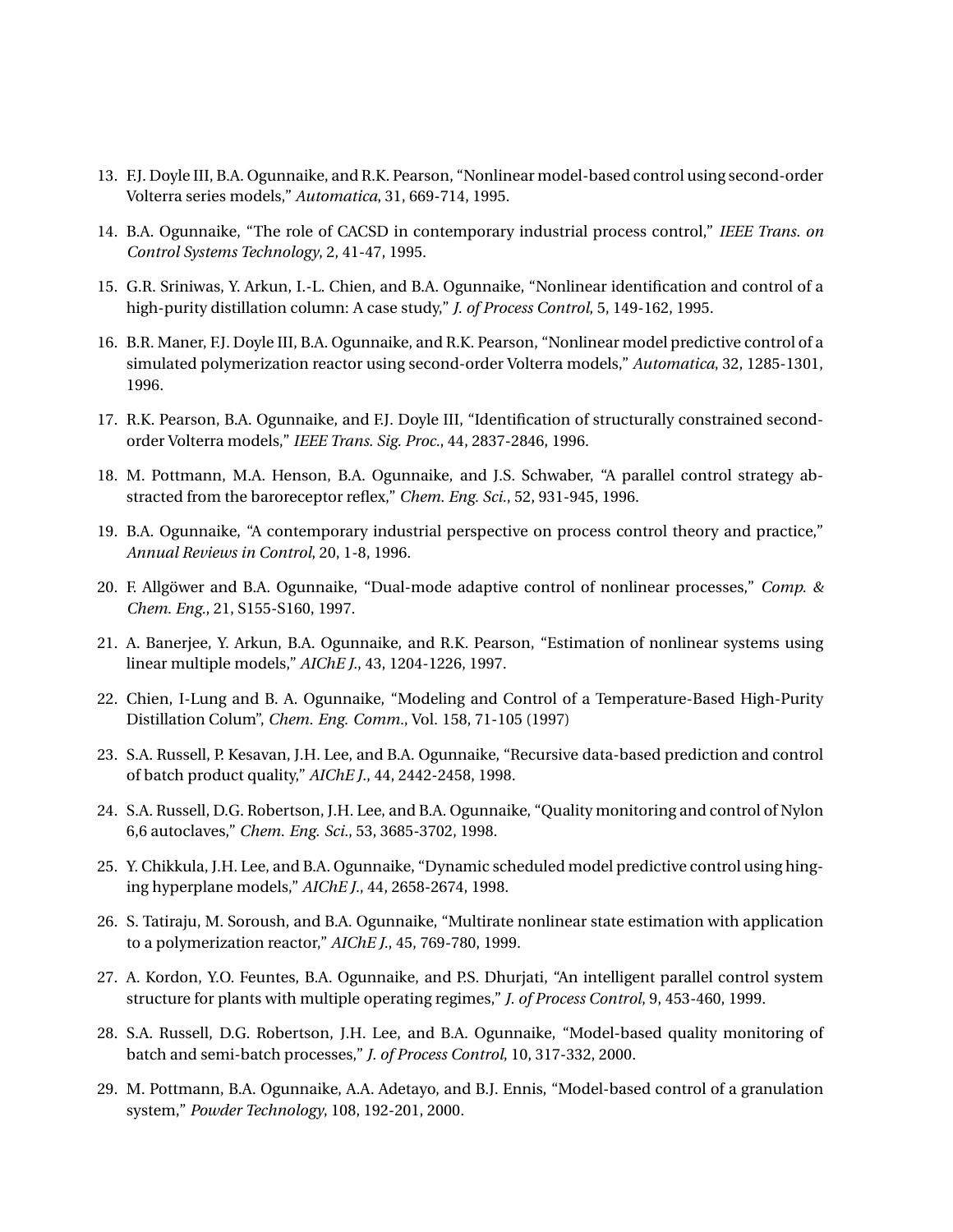- 30. A. Adetayo, B.A. Ogunnaike, and M. Pottmann, "Developing an effective control strategy for granulation processes," *KONA Powder and Particle*, 17, 183-189, 2000.
- 31. G.-Y. Zhu, M.A. Henson, and B.A. Ogunnaike, "A hybrid model predictive control strategy for nonlinear plant-wide control," *J. of Process Control*, 10, 449-458, 2000.
- 32. M.P. Harold and B.A. Ogunnaike, "Perspective: Process control in the evolving chemical industry," *AIChE J.*, **46**, 2123-2127, 2000.
- 33. B.W. Bequette and B.A. Ogunnaike, "Chemical process control education and practice," *IEEE Control Systems Magazine*, 10-17, April 2001.
- 34. R.S. Parker, D. Heemstra, F.J. Doyle III, R.K. Pearson, and B.A. Ogunnaike, "The identification of nonlinear models for process control using tailored 'plant-friendly' input sequences," *J. of Process Control*, 11 (2), 237-250, 2001.
- 35. H. Perez, B.A. Ogunnaike, and S. Devasia, "Output tracking between points for nonlinear processes: Van de Vusse example," *IEEE Trans. on Control Systems Technology*, 10, 611-617, 2002.
- 36. N. Zambare, M. Soroush, and B.A. Ogunnaike, "A method of robust multi-rate state estimation," *J. of Process Control*, 13, 337-355, 2003.
- 37. R.J. Brendel, B.A. Ogunnaike, and P.S. Dhurjati, "Nonlinear PI controllers based on low-order empirical process models," *Ind. Eng. Chem. Res.*, 42, 4668-4677, 2003.
- 38. N. Mehranbod, M. Soroush, M. Piovoso, and B.A. Ogunnaike, "Probabilistic model for sensor fault detection and identification," *AIChE J.*, 49, 1787-1802, 2003.
- 39. V. Mikkilineni, R.D. Mitra, J.R. DiTonno, J. Merritt, G.M. Church, B.A. Ogunnaike, and J.S. Edwards, "Digital quantitative measurements of gene expression," *Biotech. and Bioeng.*, 86, 117-124, 2004.
- 40. R. J. Hendershot, W. B. Rogers, C. M. Snively, B. A. Ogunnaike, J. Lauterbach, "Development of NOx Storage and Reduction Catalysts Using Statistically Guided High-throughput Experimentation," *Catalysis Today*, 98, 375-385, 2004.
- 41. B. A. Ogunnaike, "Design of multivariable controllers by direct synthesis: Theory and experimental implementation," *Special Issue of the J. Chin. Inst. Chem. Engrs.*, 35, 335-351, 2004.
- 42. D.E. Zak, R. Vadigepalli, G E. Gonye, F.J. Doyle III, J.S. Schwaber, and B.A. Ogunnaike, "Unconventional systems analysis problems in molecular biology: A case study in gene regulatory network modeling," *Comp. & Chem. Eng.*, 29, 547-563, 2005.
- 43. M. Pottmann, B.A. Ogunnaike, and J.S. Schwaber, "Development and Implementation of a High performance Sensor System for an Industrial Polymer Reactor", *Ind. Eng. Chem. Res.*, 44, 2606-2620, 2005.
- 44. A. V. Tendulkar, M.A. Sohoni, B.A. Ogunnaike and P. P. Wangikar, "A geometric invariant-based framework for the analysis of protein conformational space", *Bioinformatics*, 21 (8), 3622-3628, 2005.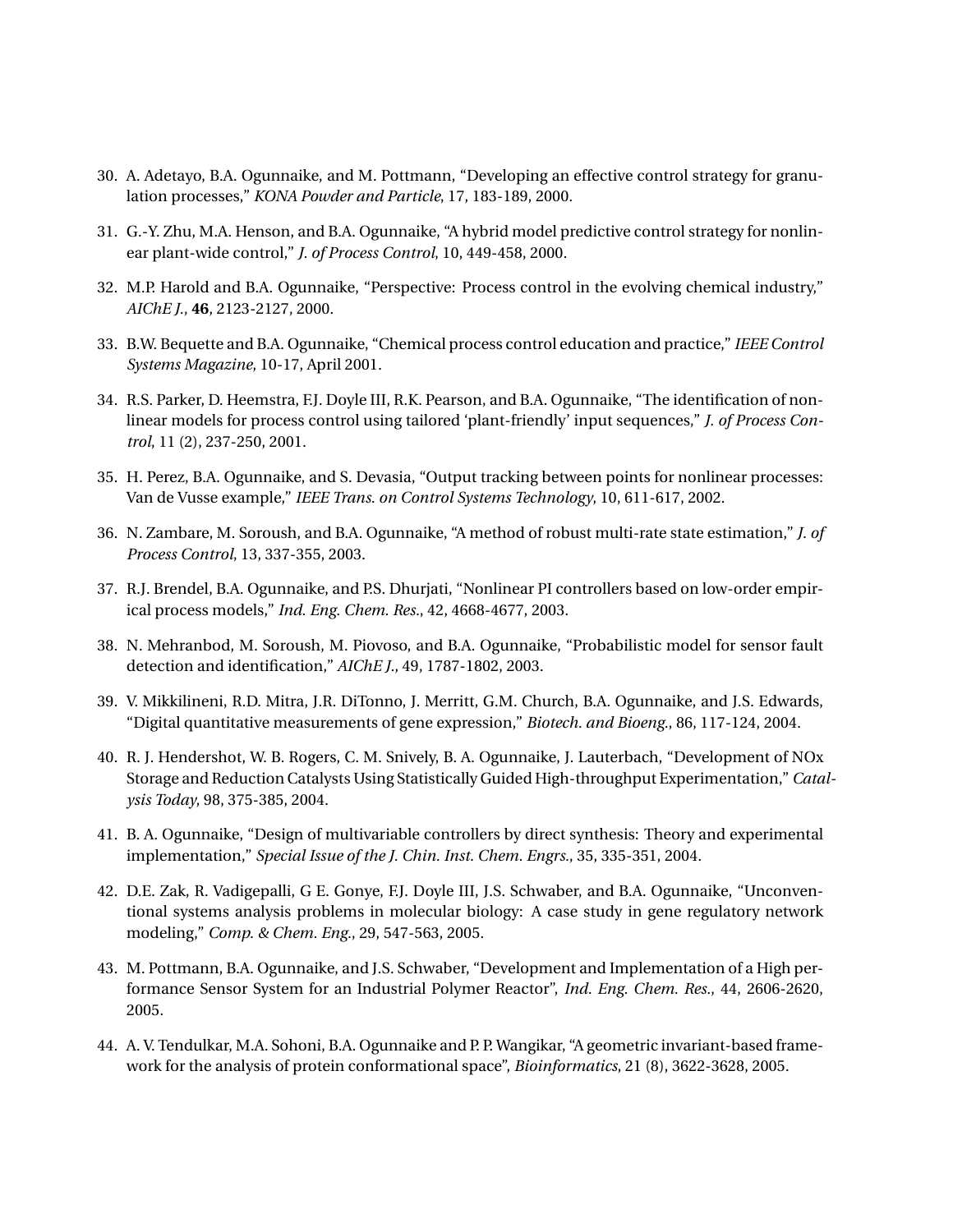- 45. J. Merritt, J. A. Butz, B. A. Ogunnaike, and J. S. Edwards, "Parallel Analysis of Mutant Human Glucose 6-Phosphate Dehydrogenase in Yeast Using PCR Colonies", *Biotech. and Bioeng.*, 92(5):519-531, 2005; Published on-line 22 August, 2005. doi: 10.1002/bit.20726.
- 46. K. J. Kauffman, B. A. Ogunnaike and J. S. Edwards, "Designing experiments that aid in the identification of regulatory networks" *Br. Funct. Genomic and Proteomics*, 4, (4) 331–342, 2006 Published on-line Dec 2005, doi:10.1093/bfgp/eli004.
- 47. B. A. Ogunnaike, "Elucidating the digital control mechanism for DNA damage repair with the p53- Mdm2 System: Single cell data analysis and ensemble modeling", *J. Roy. Soc. Interface*, 3, 175-184, 2006.
- 48. B. A. Ogunnaike, and K. Mukati, "Design, development and implementation of an alternative structure for next generation regulatory controllers", *J. of Process Control*, 16, 499-509, 2006.
- 49. H. Hao, Zak D. E., Sauter T, Schwaber J, and B. A. Ogunnaike, "Modeling the VPAC2-Activated cAMP/PKA Signalling Pathways: From Receptor to Circadian Clock Gene Induction", *Biophys J.*, 90, 1560-1571, 2006.
- 50. N. Yalamanchili, D. E. Zak, B. A. Ogunnaike, J. S. Schwaber, A. Kriete, and B. N. Kholodenko, "Quantifying gene network connectivity in silico: Scalability and accuracy of a modular approach" *IEE Proceedings Systems Biology* 153, 236-246, 2006.
- 51. D.E. Zak, H. Hao, R. Vadigepalli, G. Miller, B.A. Ogunnaike and J. S. Schwaber, "Systems Analysis of circadian context-dependent neuronal epidermal growth factor receptor signaling", *Genome Biology*, 7:R48, 2006. (doi:10.1186/gb-2006-7-6-r48).
- 52. T. F. Edgar, B. A. Ogunnaike, J. J. Down, K. R. Muske, B. W. Bequette, "Renovating the undergraduate process control course"; *Comp. and Ch. E.* 30 (10), p.1749-1762, 2006.
- 53. T.F. Edgar, B.A. Ogunnaike, and K.R. Muske, "A global view of graduate process control education;" *Comp. and Ch. E*, 30 (10), p.1763-1774, 2006.
- 54. A. Samant, B. A. Ogunnaike and D. G. Vlachos, "A hybrid multiscale Monte Carlo algorithm (HyMSMC) to cope with disparity in time scales and species populations in intracellular networks", *BMC Bioinformatics*, 8:175, 2007.
- 55. S.C. Garge, M.D. Wetzel, and B.A. Ogunnaike, "Quantification of the Melting Process in a Co-rotating Twin-Screw Extruder: A Hybrid Modeling Approach," *Polymer Eng. Sci.*, 47, (7), 1040-1051, 2007.
- 56. A. Malcolm, J. Polan, B. A. Ogunnaike and A. Linninger, "Integrating Systems Design and Control using Dynamic Flexibility Analysis", *AIChE J*, 53, (8), 2048-2061, 2007.
- 57. A. V. Tendulkar, B. A. Ogunnaike, and P. P. Wangikar, "Protein local conformations arise from a mixture of Gaussian distributions," *J Biosciences*, 32(5), 899-908, 2007.
- 58. M. R. Birtwistle, M. Hatakeyama, N. Yumoto, B. A. Ogunnaike, J. B. Hoek, and B. N. Kholodenko, "Ligand-dependent responses of the ErbB signaling network: experimental and modeling analyses," Molecular Systems Biology 3:144,1-16, 2007.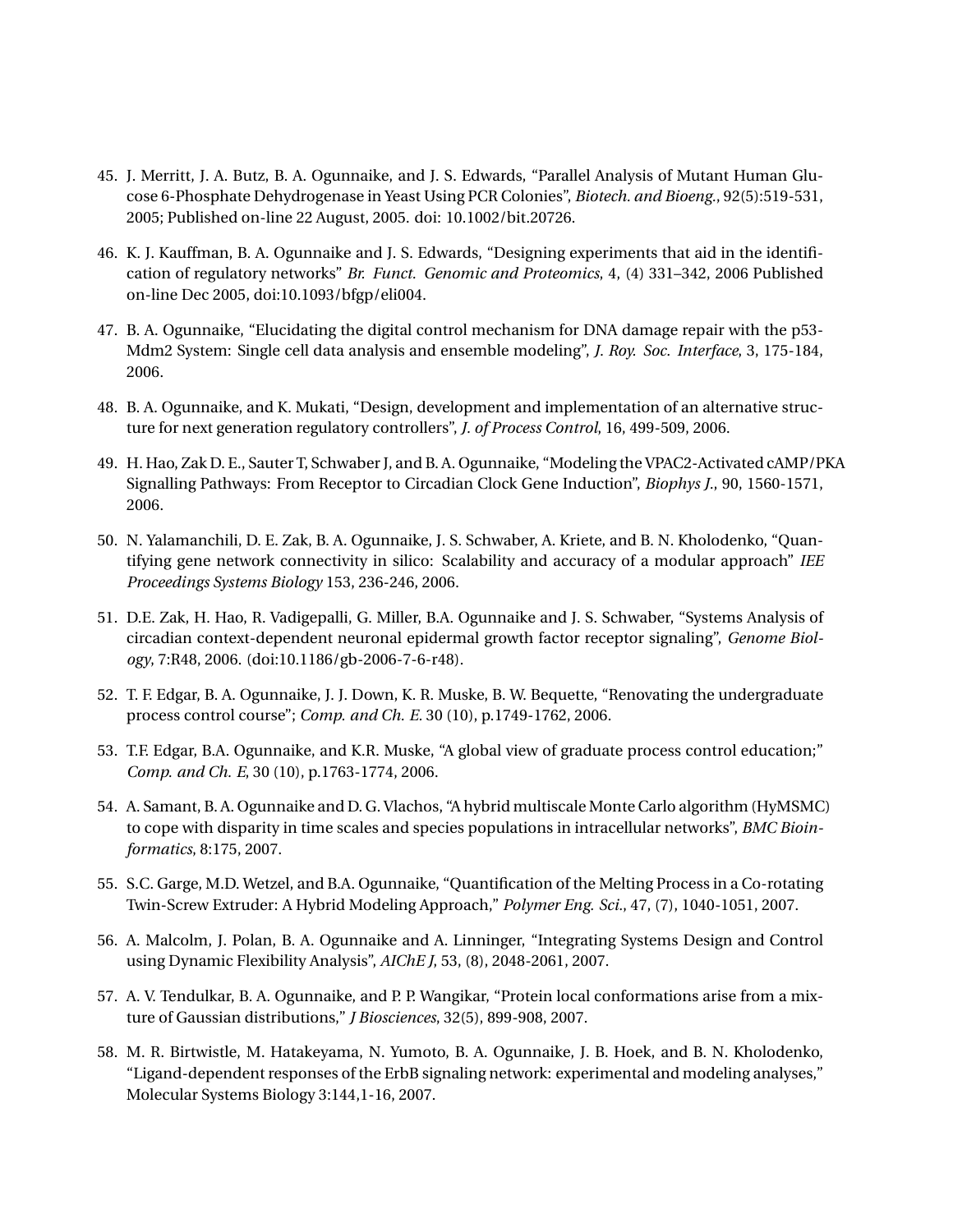- 59. J. G. VanAntwerp, A. P. Featherstone, R. D. Braatz, and B. A. Ogunnaike, "Cross-directional control of sheet and film processes," *Automatica*, 43, 191–211, 2007.
- 60. D.B. Skliar, C. Gelmi, T. Ogunnaike, B.G. Willis, "Interaction of 2,2,6,6-tetramethyl-3,5-heptanedione with the Si(100)-2  $\times$  1 surface: Scanning tunneling microscopy and density functional theory study," *Surface Science*, 601, 2887–2895, 2007.
- 61. A-J Su, C-C Yu, and B. A. Ogunnaike, "On the interaction between measurement strategy and control performance in semiconductor manufacturing," *J. Process Control*, 18 (3), 266-276, 2008.
- 62. K. Mukati, M. Rasch and B. A. Ogunnaike, "An Alternative Structure for next generation Regulatory Controllers: Part II Stability analysis and tuning rules and experimental Validation," *J. Process Control*, 19 (2), 272–287, 2009. doi:10.1016/j.jprocont.2008.03.004.
- 63. S.-W. Chung, F.L. Miles, R.A. Sikes, C.R. Cooper, M. C. Farach-Carson, and B. A. Ogunnaike, "Quantitative Modeling and Analysis of the Transforming Growth Factor Signaling Pathway," *Biophys. Journal* 96, 1733–1750, 2009.
- 64. K. Mukati, B. A. Ogunnaike, E. Eser, S. Fields, R W. Birkmire, "Scale-up of *Cu*(*InGa*)*Se*<sup>2</sup> Thin Film Co-evaporative Physical Vapor Deposition Process. 1: Evaporation Source Model Development," *Ind. Eng. Chem. Res.*, 48 (13), 5975–5991, 2009.
- 65. K. Mukati, B. A. Ogunnaike, E. Eser, S. Fields, R W. Birkmire, "Scale-up of  $Cu(InGa)Se<sub>2</sub>$  Thin Film Co-evaporative Physical Vapor Deposition Process. 2: Evaporation Source Design," *Ind. Eng. Chem. Res.*, 48 (13), 5992–5999, 2009.
- 66. A. M. Shough, D. J. Doren, and B. A. Ogunnaike, " Transition Metal Substitution in ETS-10: DFT Calculations and a Simple Model for Electronic Structure Prediction," *Chem. Mater.*, 21, 1232–1241, 2009.
- 67. M. R. Birtwistle, B. Kholodenko, and B. A. Ogunnaike, "Experimental Design for Parameter Identifiability in Biological Signal Transduction Modeling"; Chapter 10 in Methods in Bioengineering, Ed. A Jayaraman and J Hahn, Artech House, 2009.
- 68. E.S. Welf, B.A. Ogunnaike, and U.P. Naik, "Quantitative statistical description of integrin clusters in adherent cells," *IET Syst. Biol.*, 3, (5), 307–316, 2009.
- 69. Y. Li, B. A. Ogunnaike, C. J. Roberts"Multi-Variate Approach to Global Protein Aggregation Behavior and Kinetics: Effects of pH, NaCl, and Temperature for*α*-Chymotrypsinogen A," *J. of Pharmaceutical Sc.*, 99, (2), 645–662, 2009.
- 70. T. Nakakuki, M.R. Birtwistle, Y. Saeki, N. Yumoto, K. Ide, T. Nagashima, L. Brusch, B.A. Ogunnaike, M. Okada-Hatakeyama, and B.N. Kholodenko, "Ligand-Specific c-Fos Expression Emerges from the Spatiotemporal Control of ErbB Network Dynamics," *Cell*, 141, 884–896, 2010.
- 71. B.A. Ogunnaike, C. A. Gelmi, J. S. Edwards, "A probabilistic framework for microarray data analysis: Fundamental probability models and statistical inference," *J. of Theor. Biol.*, 264, 211–222, 2010.
- 72. S.C. Garge, M.D. Wetzel, and B.A. Ogunnaike, "Inference-Based Scheme for Controlling Product End-Use Properties in Reactive Extrusion Processes," *Ind. Eng. Chem. Res.*, 49, 8021–8034, 2010.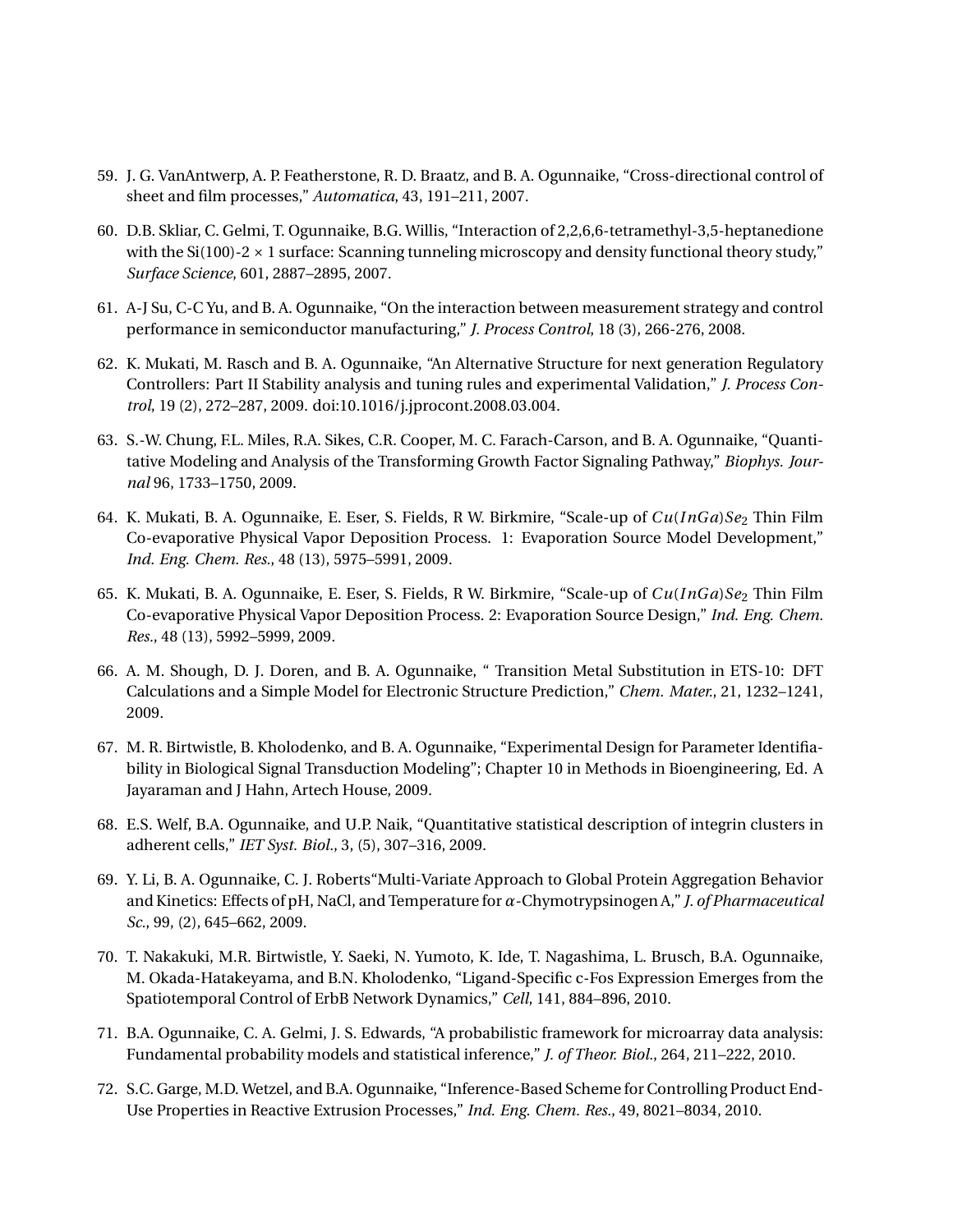- 73. S.-W. Chung, C.R. Cooper, M. C. Farach-Carson, and B. A. Ogunnaike, "A Control Engineering Model for Resolving the TGF-*β* Paradox in Cancer," *Adv. in Theory of Control, Signals* 407, 255–268., 2010.
- 74. G. Miller, B.A. Ogunnaike, J. S. Schwaber, and R. Vadigepalli, "Robust dynamic balance of AP-1 transcription factors in a neuronal gene regulatory network", *BMC Systems Biology*, 4:171, 2010.
- 75. E.S. Welf, U.P. Naik, and B.A. Ogunnaike, "Probabilistic modeling and analysis of the effects of extracellular matrix density on the sizes, shapes, and locations of integrin clusters in adherent cells," *BMC Biophysics.*, 4:15, 2011.
- 76. C. A. Gelmi, P. Prakash, J. S. Edwards, and B. A. Ogunnaike, "Experimental Validation of a Probabilistic Framework for Microarray Data Analysis", *J. Biometrics & Biostatistics*, 2, 114. doi:10.4172/2155- 6180.1000114, 2011.
- 77. S.-W. Chung, C.R. Cooper, M. C. Farach-Carson, and B. A. Ogunnaike, "A Control Engineering approach to understanding the TGF-*β* paradox in cancer," *J. R. Soc. Interface*, 9, 1389–1397, 2012.
- 78. S.C. Garge, M.D. Wetzel, and B.A. Ogunnaike, "Control-relevant model identification of reactive extrusion processes," *J. Process Control*, 22, 1457–1467, 2012.
- 79. Jacob A. McGill, Babatunde A. Ogunnaike, Dionisios G. Vlachos, "Efficient gradient estimation using finite differencing and likelihood ratios for kinetic Monte Carlo simulations," *Journal of Computational Physics* 231, 7170–7186, 2012.
- 80. E.S. Welf, U.P. Naik, and B.A. Ogunnaike, "A Spatial Model for Integrin Clustering as a Result of Feedback between Integrin Activation and Integrin Binding," *Biophys. Journal* 103, 1379–1389, 2012.
- 81. K. Freeman, M. M. Staehle, R. Vadigepalli, G. E. Gonye, B. A. Ogunnaike, J. B. Hoek, and J. S. Schwaber, "Coordinated Dynamic Gene Expression Changes in the Central Nucleus of the Amygdala During Alcohol Withdrawal," *Alcoholism: Clinical And Experimental Research,* Vol. 37, No. S1, E88–E100, 2013.
- 82. M. M. St. Amand, K. Tran, D. Radhakrishnan, A. S. Robinson, and B. A. Ogunnaike, "Controllability Analysis of Protein Glycosylation in CHO Cells," *PLoS ONE* 9(2):e87973. doi:10.1371/journal.pone.0087973, 2014.
- 83. M. M. St. Amand, B. A. Ogunnaike, and A. S. Robinson, "Development of At-Line Assay to Monitor Charge Variants of MAbs During Production," *Biotechnol. Prog.*, Vol. 30, No. 1, doi 10.1002/btpr.1848, 2014.
- 84. M. M. St. Amand, D. Radhakrishnan, A. S. Robinson, and B. A. Ogunnaike, "Identification of Manipulated Variables for a Glycosylation Control Strategy," *Biotechnol. Bioeng.*; 111, (10), 1957–1970, doi 10.1002/bit.25251, 2014.
- 85. Q. Gou, M.D. Wetzel, and B.A. Ogunnaike, "Quantification of layered silicate dispersion in polymer nanocomposites," *Polymer* 55, 4216–4225, doi.org/10.1016/j.polymer.2014.05.047, 2014.
- 86. C. R. Christie, L.E.K. Achenie, and B.A. Ogunnaike, "A Control Engineering Model of Calcium Regulation," *J Clin Endocrinol Metab*, 99 (8):2844–2853, doi: 10.1210/jc.2013-3451, 2014.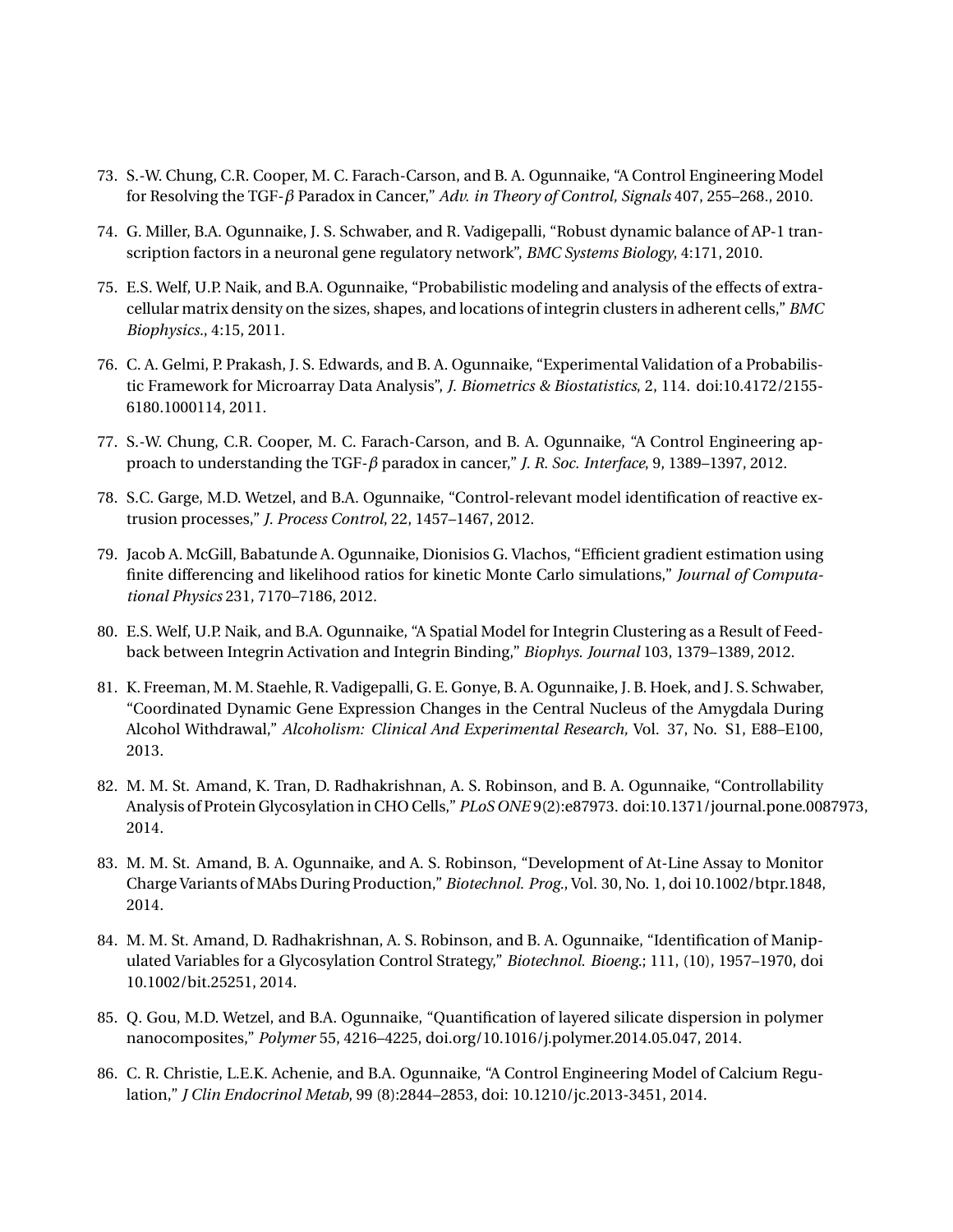- 87. J. Park, A. Brureau, K. Kernan, A. Starks, S. Gulati, B. Ogunnaike, J. Schwaber, and R. Vadigepalli, "Inputs drive cell phenotype variability," *Genome Research*, 24: 930–941, doi:10.1101/gr.161802.113, 2014.
- 88. J. Park, B. Ogunnaike, J. Schwaber, and R. Vadigepalli, "Identifying functional gene regulatory network phenotypes underlying single cell transcriptional variability," *Progress in Biophysics and Molecular Biology*, http://dx.doi.org/10.1016/j.pbiomolbio.2014.11.004, 2014.
- 89. Correnti, J. M., D. Cook, E. Aksamitiene, A. Swarup, B. Ogunnaike, R. Vadigepalli, and J. B. Hoek, "Adiponectin fine-tuning of liver regeneration dynamics revealed through cellular network modelling." *The Journal of Physiology*, 593(2), 365-383, 2015.
- 90. J.A. McGill, N.M. Abukhdeir, B.A. Ogunnaike, and D.G. Vlachos, "Analysis and control of heteroepitaxial systems." *Journal of Process Control*, 27, 50–63, 2015
- 91. D. J. Cook, B. A. Ogunnaike, and R. Vadigepalli, "Systems analysis of non-parenchymal cell modulation of liver repair across multiple regeneration modes." *BMC Systems Biology* 9:71, 2015, DOI 10.1186/s12918-015-0220-9
- 92. Z. S. Whiteman, P. Bubna, A. K. Prasad, and B. A. Ogunnaike,"Design, Operation, Control, and Economics of a Photovoltaic/Fuel Cell/Battery Hybrid Renewable Energy System for Automotive Applications." *Processes* 3, 452-470, 2015. doi:10.3390/pr3020452
- 93. R. J. Lovelett, X. Pang, T. M. Roberts, W. N. Shafarman, R. W. Birkmire, and B. A. Ogunnaike,"A stochastic model of solid state thin film deposition: Application to chalcopyrite growths." *AIP AD-VANCES* 6, 045015, 2016. doi: 10.1063/1.4948404
- 94. R. J. Lovelett, G. M. Hanket, W. N. Shafarman, R. W. Birkmire, and B. A. Ogunnaike,"Design and experimental implementation of an effective controlsystem for thin film Cu(InGa)Se2production via rapid thermalprocessing." *J. Process Control* 46, 24–33, 2016. http://dx.doi.org/10.1016/j.jprocont.2016.07.005
- 95. A. Verma, H. Makadia, J. B. Hoek, B. A. Ogunnaike and R. Vadigepalli, " Computational modeling of Spatio-temporal Ca2<sup>+</sup> Signal Propagation along Hepatocyte Cords." *IEEE Trans BME* DOI 10.1109/TBME.2016.2550045, 2016.
- 96. C.-H. Tsai, J. B. Bussel, A. A. Imahiyerobo, S. I. Sandler, and B. A. Ogunnaike, " Platelet count control in immune thrombocytopenic purpura patient:Optimum romiplostim dose profile." *J. Process Control* 45, 76–83, 2016. http://dx.doi.org/10.1016/j.jprocont.2016.07.008
- 97. M. M. St. Amand, J. Hayes, D. Radhakrishnan, J. Fernadez, B. Meyer, A. S. Robinson, and B. A. Ogunnaike, "Identifying a Robust Design Space for Glycosylation During Monoclonal Antibody Production." *Biotechnol. Prog.*, DOI 10.1002/btpr.2316, 2016.
- 98. T.A. Prileszky, B.A. Ogunnaike, and E. M. Furst, "Statistics of Droplet Sizes Generated by a Microfluidic Device." *AIChE Journal.*, DOI 10.1002/aic.15246, Vol. 62, No. 8, 2923–2928, 2016.
- 99. L. Luo, R. J. Lovelett, and B.A. Ogunnaike, "Hierarchical Monitoring of Industrial Processes for Fault Detection, Fault Grade Evaluation, and Fault Diagnosis." *AIChE Journal.*, DOI 10.1002/aic.15662, Vol 63, No 7, 2781–2795, 2017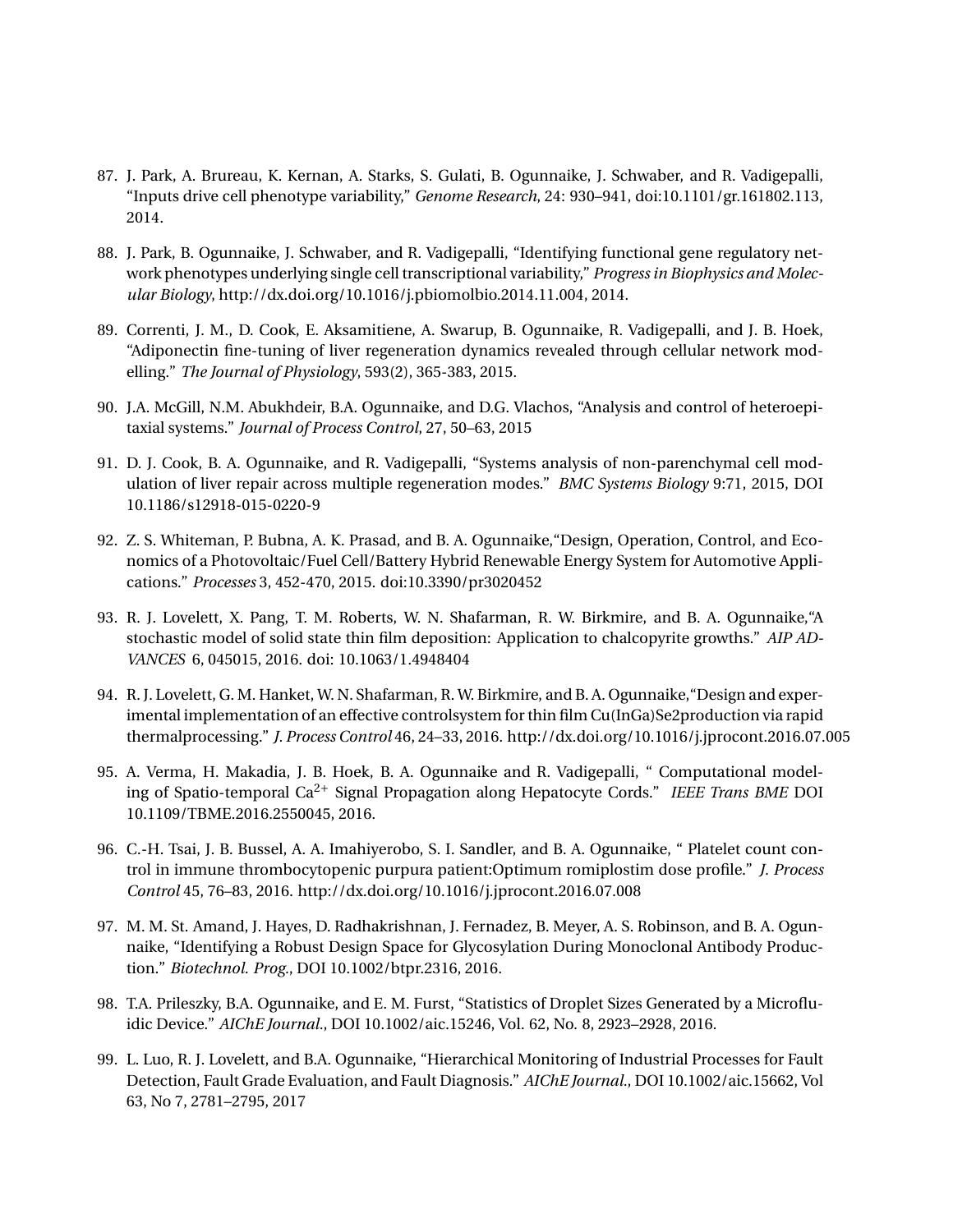- 100. D. Radhakrishnan, A. S. Robinson, and B. A. Ogunnaike, "Controlling the Glycosylation Profile in mAbs Using Time-Dependent Media Supplementation." *Antibodies*, 7, 1; doi:10.3390/antib7010001, 2018.
- 101. A. Verma, A. N. Antony, B. A. Ogunnaike, J. B. Hoek2 and R. Vadigepalli, "Causality Analysis and Cell Network Modeling of Spatial Calcium Signaling Patterns in Liver Lobules", *Front. Physiol*. 9:1377. doi: 10.3389/fphys.2018.01377, 2018.
- 102. G. McIlvain, E. Ganjib, C. Cooper, M. L. Killian, B. A. Ogunnaike, and C. L. Johnson, "Reliable preparation of agarose phantoms for use in quantitative magnetic resonance elastography", *J. of the Mechanical Behavior of Biomedical Materials*, 97, 65–73, 2019.

#### **Selected Proceedings Papers**

- 1. B.A. Ogunnaike, "A statistical appreciation of Dynamic Matrix Control," *Proc. of the American Control Conference (ACC)*, San Francisco, CA, FA9, 1126, 1983.
- 2. B.A. Ogunnaike, M.L. Nelson, and R.W. Tuttrup, "Theoretical and experimental results on an efficient method for the design of more effective dynamic decouplers and feedforward compensators," *Proc. of the American Control Conference (ACC)*, Seattle, WA, 1986.
- 3. R.K. Pearson, B. A. Ogunnaike, and F.J. Doyle, III, "Identification of nonlinear input/output models using non-gaussian input sequences," Paper TM7, *Proc. of the American Control Conference (ACC)*, San Francisco, CA, 1993.
- 4. B.A. Ogunnaike, I.-L. Chien, and Y. Arkun, "Nonlinear model predictive control of high-purity distillation columns using polynomial ARMA models," *Proc. of the European Control Conference*, Groningen, The Netherlands, June 1993.
- 5. B.A. Ogunnaike, R.K. Pearson, and F.J. Doyle III, "Chemical process characterization: with applications in the rational selection of control strategies," *Proc. of the European Control Conference*, Groningen, The Netherlands, June 1993.
- 6. B.A. Ogunnaike, "Problems and challenges of industrial process control: A commercial polymerization reactor case study," **Plenary Paper #3**, *Proc. of the IEEE/IFAC International Conference on Computer Aided Control Systems Design*, Tucson, AZ, March 1994.
- 7. B.A. Ogunnaike, R.K. Pearson, N. Samardzija, and J.D. Bomberger, "Low-order empirical modeling for nonlinear systems," *Proc. of the International Conference on the Advanced Control of Chemical Processes '94*, Kyoto, Japan, June 1994.
- 8. B.A. Ogunnaike and R.K. Pearson, "Detection of unmodeled disturbance effects by coherence analysis," *Proc. of the International Conference on the Advanced Control of Chemical Processes '94*, Kyoto, Japan, June 1994.
- 9. J.J. Downs and B.A. Ogunnaike, "Design for control and operability: An industrial perspective," Invited Paper: *Proc. of the International Symposium on Foundations of Computer Aided Process Design*, Snowmass, CO, July 1994.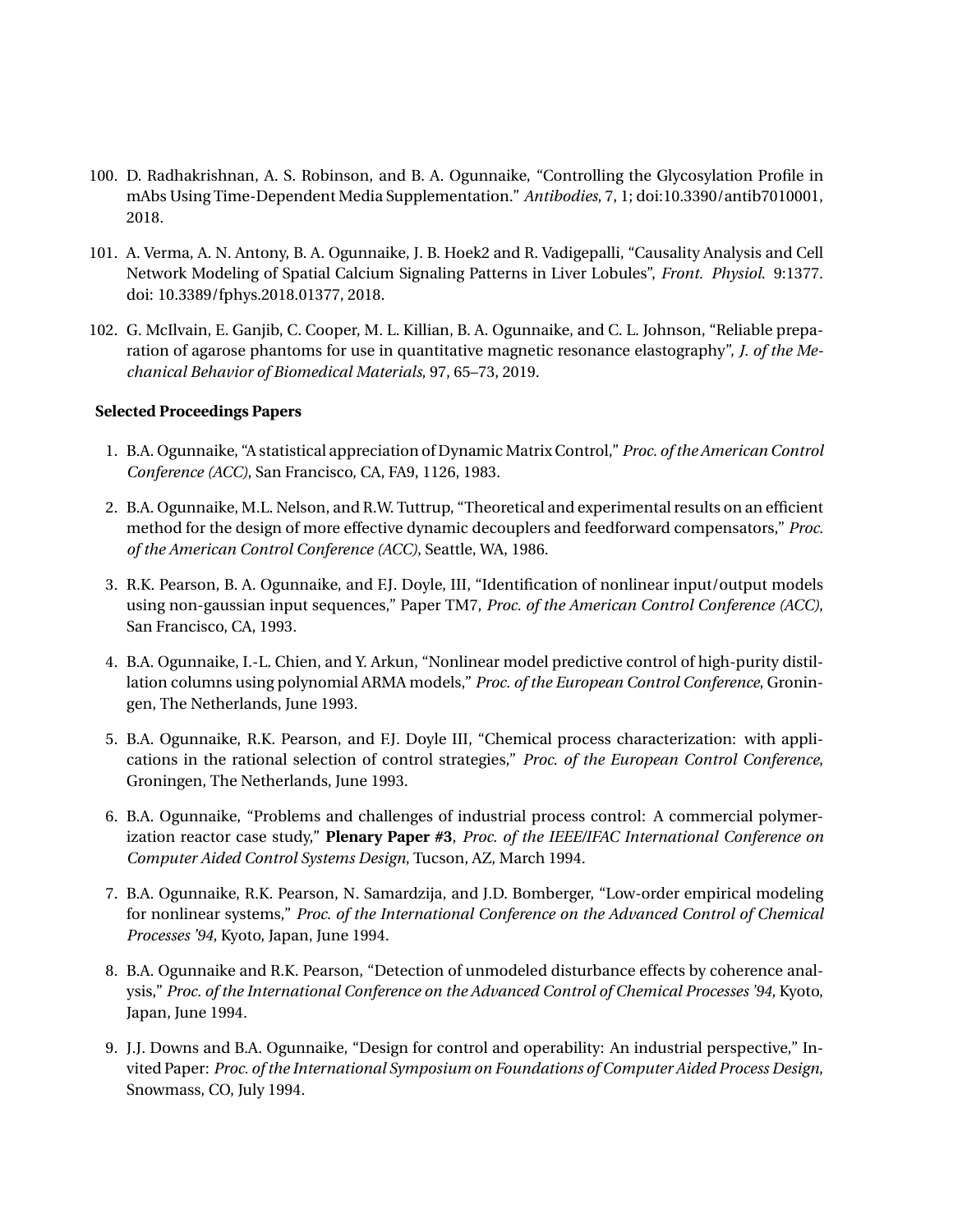- 10. R.D. Braatz, B.A. Ogunnaike, J.S. Schwaber, and W.C. Rose, "Autoregulation in industrial processes," *Proc. of the IFAC Symposium on Modeling and Control in Biomedical Systems*, Galveston, TX, 242- 247, 1994.
- 11. B.A. Ogunnaike, "A contemporary industrial perspective on process control theory and practice," **Plenary Paper**, *Proc. of the 4th IFAC Symposium on Dynamics and Control of Chemical Reactors, Distillation Columns, and Batch Processes '95*, Elsignore, Denmark, 1-8, June 1995.
- 12. B.A. Ogunnaike, "A statistical appreciation of engineering process control," **Invited paper**, *Proc. of the 39th Annual Fall Technical Conference of the American Society for Quality Control and American Statistical Association*, St. Louis, MO, 41-47, October 1995.
- 13. Y. Chikkula, J.H. Lee, and B.A. Ogunnaike, "Robust model predictive control of nonlinear systems using input-output models," *Proc. of the American Control Conference (ACC)*, Seattle, WA, 2205-2209, 1995.
- 14. D.G. Robertson, S.A. Russell, J.H. Lee, and B.A. Ogunnaike, "Control of batch condensation polymerization reactors," *Proc. of the American Control Conference (ACC)*, Seattle, WA, 1746-1750, 1995.
- 15. I.A. Rybak, M. Pottmann, B.A. Ogunnaike, and J.S. Schwaber, "A closed-loop model of the respiratory control system," *Proc. of the American Control Conference (ACC)*, Seattle, WA, 275-279, 1995.
- 16. B.A. Ogunnaike, "Application of hybrid modeling in control system analysis and design for an industrial low-boiler column," *Proc. of the 3rd European Control Conference*, Rome, 2339-2344, 1995.
- 17. M. Pottmann, B.A. Ogunnaike, A.A. Adetayo, and B.J. Ennis, "Model-based control of a granulation system," *Control of Particulate Processes IV*, Kananaskis, Canada, 1995.
- 18. I.A. Rybak, M. Pottmann, B.A. Ogunnaike, and J.S. Schwaber, "A closed-loop model of the respiratory control system," *Proc. of the American Control Conference (ACC)*, Seattle, WA, 1995.
- 19. R.D. Braatz, B.A. Ogunnaike, and A.P. Featherstone, "Identification, estimation, and control of sheet and film processes," *Proc. of the IFAC World Congress*, San Francisco, CA, Paper 7c-01-1, 1996.
- 20. R.K. Pearson and B.A. Ogunnaike, "Geometric model predictive control: A practical approach to modeling and control of uncertain industrial processes," *Proc. of the IFAC World Congress*, San Francisco, CA, Paper 7a-02-3, 1996.
- 21. S. Tatiraju, M. Soroush, and B.A. Ogunnaike, "Multi-rate nonlinear state estimation in a polymerization reactor," *Proc. of the Engineering Foundations Conference on Polymer Reaction Engineering III*, Palm Coast, FL, March 1997.
- 22. B.A, Ogunnaike, "Process control for chemical production: An industrial success story," *Frontiers of Engineering: Proceedings of the 1997 National Academy of Engineering Symposium* 31–37, Irvine, CA, September 1997.
- 23. N.C. Zambare, M. Soroush, and B.A. Ogunnaike, "A hybrid decentralized-cascade control method for processes with multi-rate measurements," *Proc. of the American Control Conference (ACC)*, San Diego, CA, Paper TP03-5, June 1999.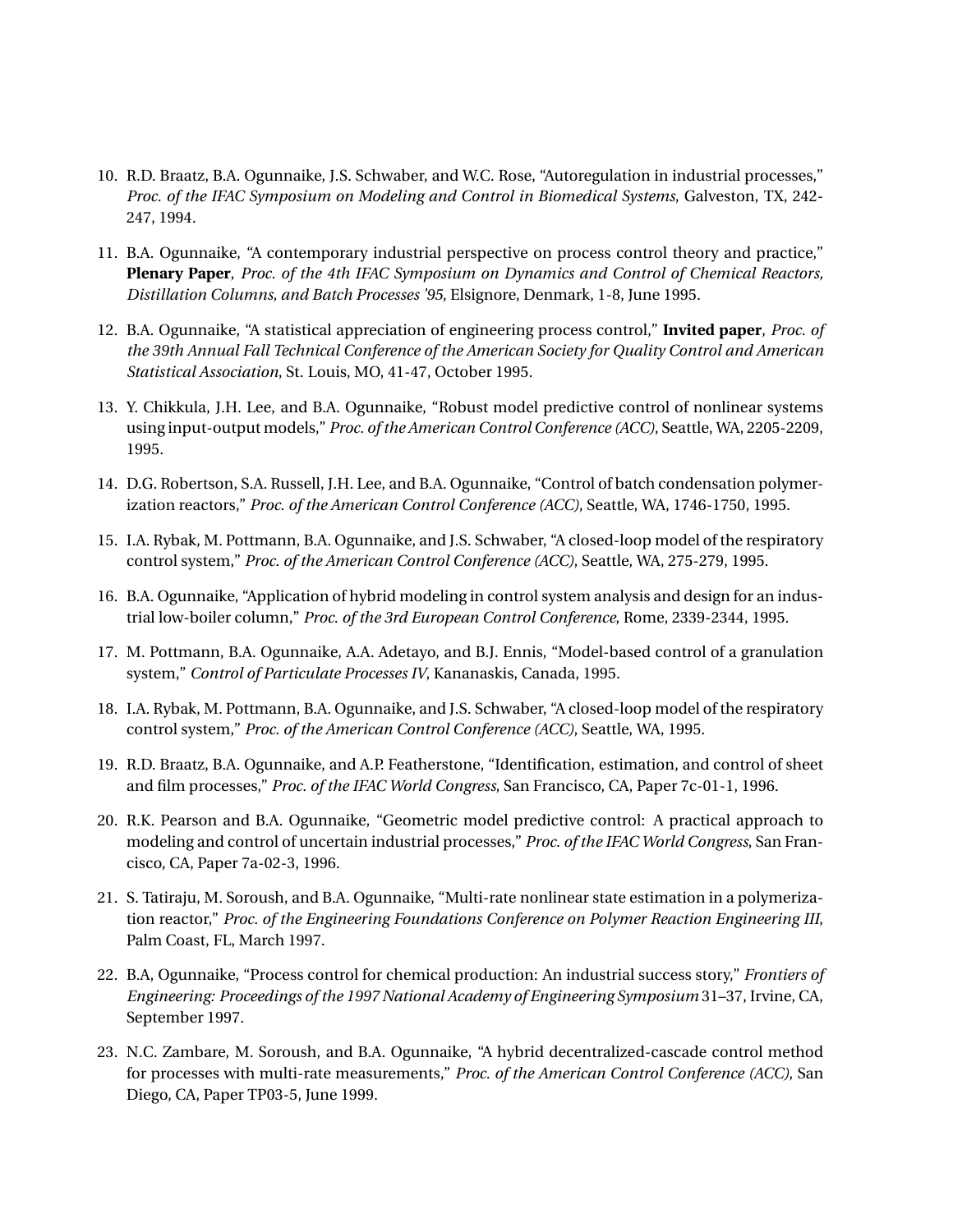- 24. B.A. Ogunnaike, "Application of model-based control to particulate processes," **Plenary Paper**, *Control of Particulate Processes VI*, Fraser Island, Australia, September 1999.
- 25. N. Zambare, M. Soroush, and B.A. Ogunnaike, "Robustness improvement in multi-rate state estimation," *Proc. of the American Control Conference (ACC)*, 993-998, 2001.
- 26. H. Perez, B.A. Ogunnaike, and S. Devasia, "Output tracking between operating points for nonlinear processes: Van de Vusse example," *Proc. of the American Control Conference (ACC)*, 3281-3286, 2002.
- 27. M. Pottmann, B.A. Ogunnaike, and J.S. Schwaber, "Neurobiology and industrial process control: Development and implementation of a high performance sensor system for an industrial polymer reactor", *Preprints SFB 412 Workshop on Modeling, Simulation and Design in Process Engineering*, Stüttgart, February 2003.
- 28. R.K. Pearson, and B.A. Ogunnaike, "Target Set Control," *Proc. of the 7th International Symposium on Advanced Control of Chemical Processes*, Vol. 1, 393-398, 2004.
- 29. A. V. Tendulkar, B.A. Ogunnaike and P. P. Wangikar, "Gaussian mixture modeling of a-helix subclasses: Structure and sequence variations", *Proceedings Pacific Conference on Systems Biology*, Dec 2005.
- 30. E. S. Welf, U. P. Naik and B. A. Ogunnaike, "A Diffusion-Reaction Model for Integrin Clustering", *Proceedings of the FOSBE 2007*, 115-120, Stuttgart, Sept 2007.
- 31. M. R. Birtwistle, B. N. Kholodenko, A. Kiyatkin, Jan B. Hoek, and B. A. Ogunnaike, "Probabilistic modeling and analysis of switch-like signal transduction systems." *Proceedings of the FOSBE 2007*, 207-212, Stuttgart, Sept 2007.

#### **Selected Conference/Workshop Presentations**

- 1. B.A. Ogunnaike, "Pole assignment for delay-differential systems via ring model descriptions," Paper 10d, *AIChE Annual Meeting*, Los Angeles, CA, November 1982.
- 2. B.A. Ogunnaike, "Design of robust control systems by direct synthesis," Paper 21h, *AIChE Annual Meeting*, San Francisco, CA, November 1989.
- 3. R.K. Pearson, B.A. Ogunnaike, and F.J. Doyle III, "Identification of discrete convolution models for nonlinear processes," Paper 125b, *AIChE Annual Meeting*, Miami Beach, FL, November 1992.
- 4. F.J. Doyle III, B.A. Ogunnaike, and R.K. Pearson, "Nonlinear model predictive control using secondorder Volterra models," Paper 123a, *AIChE Annual Meeting*, Miami Beach, FL, November 1992.
- 5. I.-L. Chien and B.A. Ogunnaike, "Modeling and control of high-purity distillation columns," Paper 2a, *AIChE Annual Meeting*, Miami Beach, Florida, November 1992.
- 6. B.A. Ogunnaike, and R.K. Pearson, "Application of coherence analysis in linear and nonlinear input/output model identification," *AIChE Annual Meeting*, San Francisco, CA, November 1994.
- 7. A. Banerjee, Y. Arkun, B.A. Ogunnaike, and R.K. Pearson, "Robust nonlinear control by scheduling multiple model-based controllers," *AIChE Annual Meeting*, San Francisco, CA, November 1994.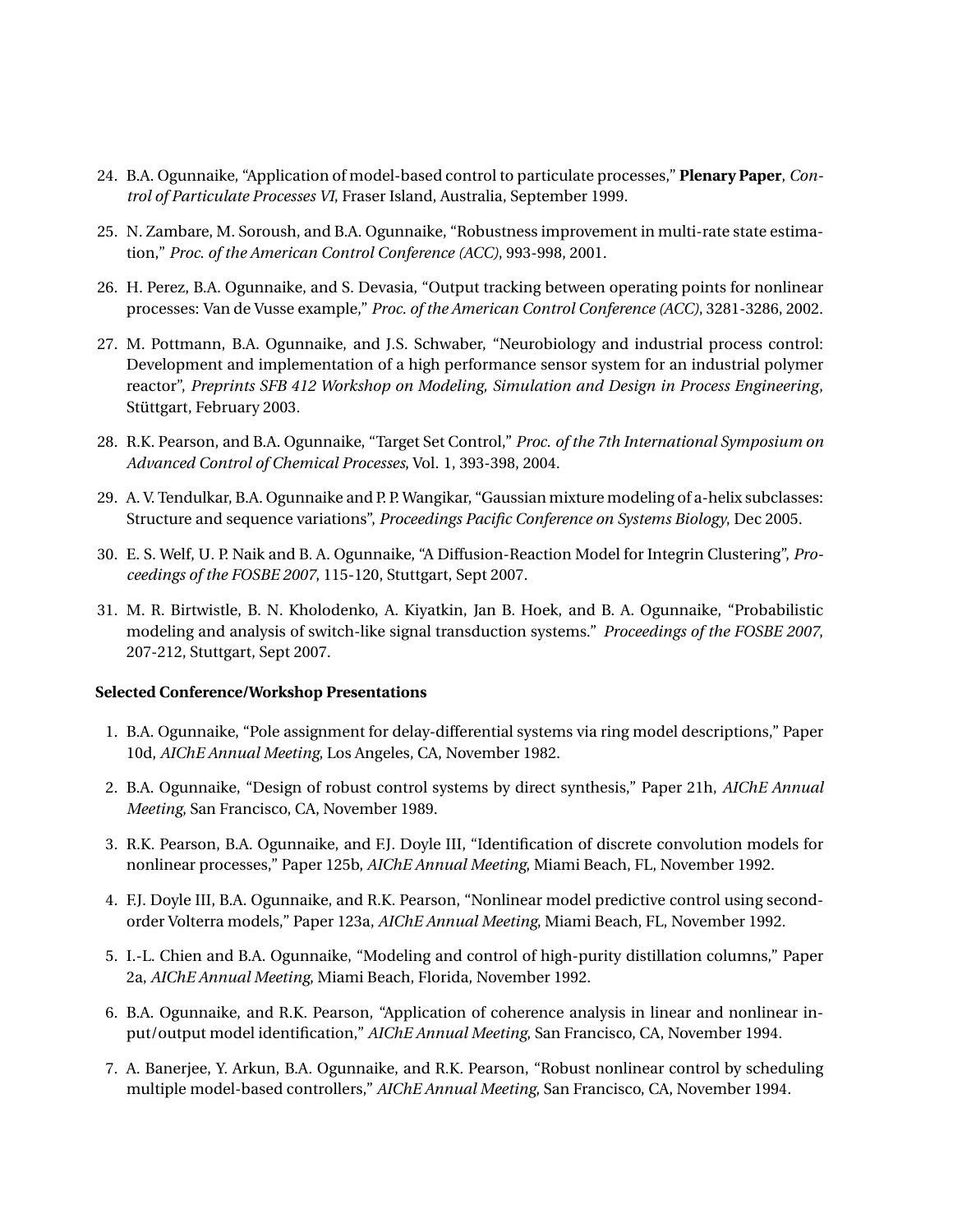- 8. N. Samardzija and B.A. Ogunnaike, "New results on the structure and design of polynomial nonlinear feedback controllers," *AIChE Annual Meeting*, San Francisco, CA, November 1994.
- 9. R.D. Braatz, B.A. Ogunnaike, and J.S. Schwaber, "Failure tolerant optimal control via parallel design," *AIChE Annual Meeting*, San Francisco, CA, November 1994.
- 10. B.A. Ogunnaike, "Controlling industrial chemical processes," **Plenary Paper**, *American Control Conference*, Philadelphia, PA, June 1998.
- 11. S. Tatiraju, M. Soroush, and B.A. Ogunnaike, "Multi-rate nonlinear control of a polymerization reactor," *AIChE National Meeting*, New Orleans, LA, March 1998.
- 12. N. Zambare, M. Soroush, and B.A. Ogunnaike, "Robust state estimation," *AIChE National Meeting*, Los Angeles, CA, November 2000.
- 13. N. Mehranbod, M. Soroush, M.J. Piovoso, and B.A. Ogunnaike, "Sensor fault detection and classification by Bayesian belief networks," *AIChE National Meeting*, Reno, NV, November 2001.
- 14. B.A. Ogunnaike, C.A. Gelmi, J.S.Edwards, "A new probabilistic framework for for cDNA microarray data analysis," Paper 125h, *AIChE National Meeting*, San Francisco, CA, November 2003.
- 15. R.J. Hendershot, Y. Fu, C. M. Snively, J. Lauterbach, R.K. Pearson, and B.A. Ogunnaike, "Combined Experimental and theoretical effort for rational design of novel catalytic material," Paper 508b, *AIChE National Meeting*, San Francisco, CA, November 2003.
- 16. D.E. Zak, R.K. Pearson, R. Vadigepalli, G.E. Gonye, J.S. Schwaber, and B.A. Ogunnaike, "Assigning significance to the appearance of regulatory elements in experimentally defined collections of DNA sequences using empirical reference distributions," Paper 555a, *AIChE National Meeting*, San Francisco, CA, November 2003.
- 17. S.C. Garge, M.D. Wetzel, and B.A. Ogunnaike, "Control-relevant modeling of reactive extrusion processes," Paper 436e, *AIChE National Meeting*, San Francisco, CA, November 2003.
- 18. B.A. Ogunnaike and K. Mukati, "Development, design and implementation of an alternative structure for next generation regulatory controllers," Paper 438a, *AIChE National Meeting*, San Francisco, CA, November 2003.
- 19. D.E. Zak, T.G. Lombardo, B.N. Kholodenko, C. Su, and B.A. Ogunnaike, "Modeling the interaction of growth factor and apoptosis subsystem in cancer," Paper 478b, *AIChE National Meeting*, San Francisco, CA, November 2003.
- 20. K. Kauffmann, B.A. Ogunnaike, and J.S. Edwards, "Design of high-throughput profiling experiments: A mathematical analysis of network identification," Paper 483a, *AIChE National Meeting*, San Francisco, CA, November 2003.
- 21. K. Mukati and B. A. Ogunnaike, "Tuning rules for the RTDA controller," Paper 412e, *AIChE National Meeting*, Austin, TX, November 2004.
- 22. D. E. Zak, B. Egan, J. S. Schwaber, and B. A. Ogunnaike, "Gene Dynamics and transcription networks," Paper 428c, *AIChE National Meeting*, Austin, TX, November 2004.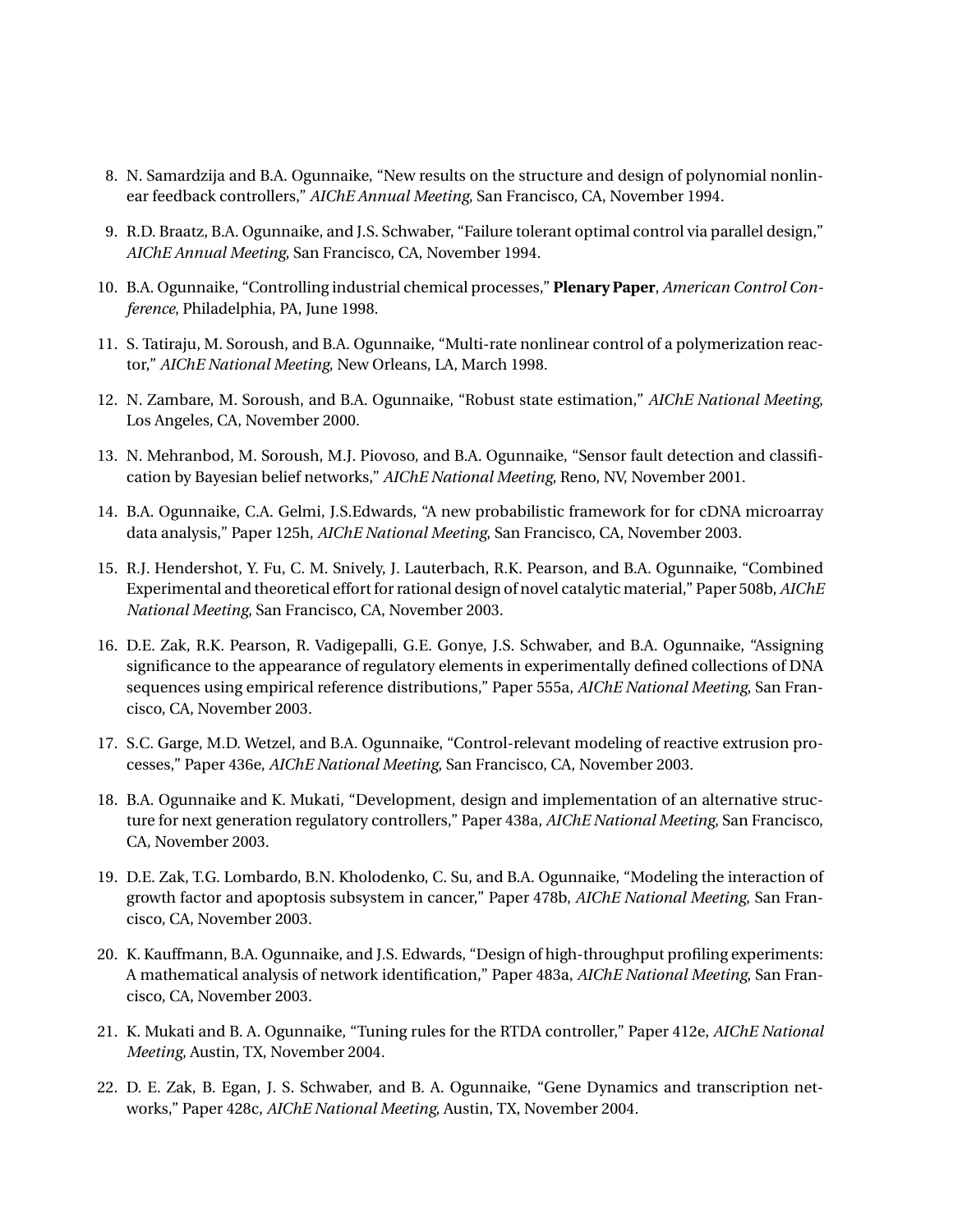- 23. H. Hao, Zak D. E., Sauter T, Schwaber J, and B. A. Ogunnaike, "VIP signal transduction pathway modeling in SCN 2.2 cells," Paper 457e, *AIChE National Meeting*, Austin, TX, November 2004.
- 24. G. M. Miller, D. E. Zak, J. S. Schwaber, and B. A. Ogunnaike, "Modeling and Identification of the gene regulatory network describing the liver response to corticosteroids," Paper 499c, *AIChE National Meeting*, Austin, TX, November 2004.
- 25. M. R. Birtwistle, T. Lombardo, and B. A. Ogunnaike, "Analysis and Optimization of cell-cycle specific cancer chemotherapy," Paper 505g, *AIChE National Meeting*, Austin, TX, November 2004.
- 26. B. A. Ogunnaike, "Elucidating the control mechanism for DNA damage repair with the p53-Mdm2 sysytem: Single cell data analysis and ensemble modeling," Paper 510a, *AIChE National Meeting*, Austin, TX, November 2004.
- 27. K. Mukati, B. A. Ogunnaike and R. W. Birkmire, "Design and control considerations for scale-up of a CIGS inline co-evaporative physical deposition process," Paper 9a, *AIChE National Meeting*, Cincinnati, OH, November 2005.
- 28. B. A. Ogunnaike, C. A. Gelmi, A. Folarin, S. B. Nagl, and M. A. Konerding, "Probabilty model-based analysis of tumor vasculature data," Paper 240h, *AIChE National Meeting*, Cincinnati, OH, November 2005.
- 29. E. S. Welf, U. P. Naik, and B. A. Ogunnaike, "A diffusion-reaction model for integrin clustering in response to cell adhesion," Paper 248f, *AIChE National Meeting*, Cincinnati, OH, November 2005.
- 30. D. E.Zak, H. Hao, G. M. Miller, R. Vadigepalli, B. A. Ogunnaike, and J. S. Schwaber, "Systems analysis of context-dependent EGFR signalling in the circadian pacemaker," Paper 295a, *AIChE National Meeting*, Cincinnati, OH, November 2005.
- 31. A. J. Su, C.-C. Yu, and B. A. Ogunnaike, "Effects of sampling rate, metrology delay and process hold onteh stability of Run-to-Run control," Paper 375c, *AIChE National Meeting*, Cincinnati, OH, November 2005.
- 32. S. C. Garge, M. D. Wetzel, and B. A. Ogunnaike, "On identification and control of reactive extrusion processes," Paper 387a, *AIChE National Meeting*, Cincinnati, OH, November 2005.
- 33. S. Metta, M. Soroush, N. Mehranbod, M. J. Piovoso, and B. A. Ogunnaike, "Probabilistic sensor fault detection and identification in distributed parameter systems," Paper 402g, *AIChE National Meeting*, Cincinnati, OH, November 2005.
- 34. P. P Wangikar, A. Tendulkar, and B. A. Ogunnaike, "Visualization and characterization of protein conformational space via geometric techniques," Paper 456h, *AIChE National Meeting*, Cincinnati, OH, November 2005.
- 35. S. C. Garge, and B. A. Ogunnaike, "Customer feedback control for assuring acceptable product enduse performance," Paper 150f, *AIChE National Meeting*, Salt Lake City, UT, November 2007.
- 36. M. R. Birtwistle, A. Kiyatkin, J. B. Hoek, B. N. Kholodenko, and B. A. Ogunnaike, "Experimental investigations and probabilistic modeling of Switch-like signal transduction systems ," Paper 422c, *AIChE National Meeting*, Salt Lake City, UT, November 2007.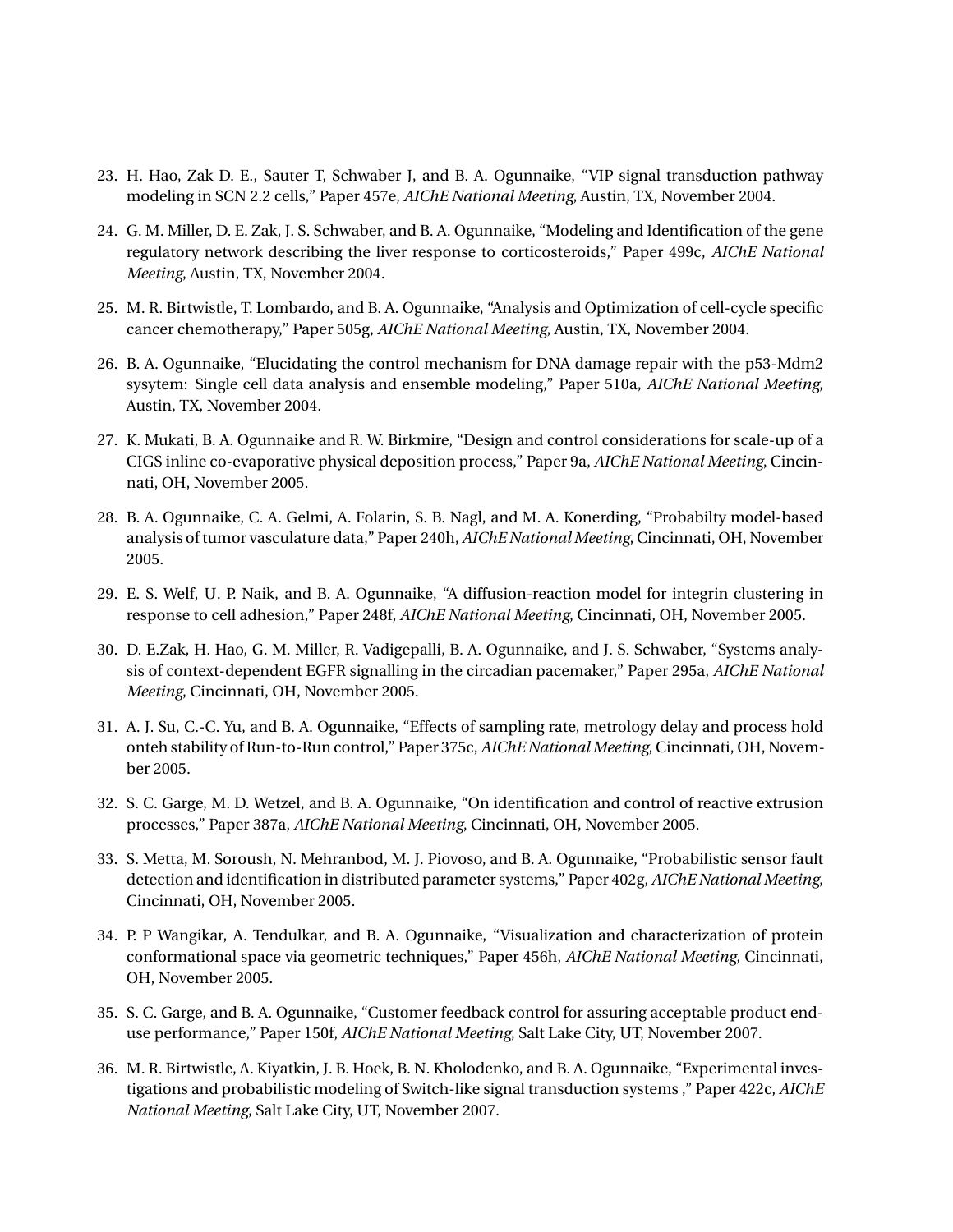- 37. K. Mukati1, R. W. Birkmire, and B. A. Ogunnaike, "Scale-up of a Physical Vapor Deposition Evaporation Source using Thermal and Effusion Modeling," Paper 484f, *AIChE National Meeting*, Salt Lake City, UT, November 2007.
- 38. M. R. Birtwistle, B. N. Kholodenko, J. B. Hoek, and B. A. Ogunnaike, "Optimal Experimental Design for Parameter Estimation in Biological Signal Transduction Modeling," Paper 538d, *AIChE National Meeting*, Salt Lake City, UT, November 2007.
- 39. G. M. Miller, R. Vadigepalli, M. R. Birtwistle, B. N. Kholodenko, B. A. Ogunnaike and J. S. Schwaber, "Computational Modeling of Angiotensin II Signaling in the Neural Regulation of Blood Pressure," Paper 620d, *AIChE National Meeting*, Salt Lake City, UT, November 2007.
- 40. Takashi Nakakuki, Marc R. Birtwistle, Yuko Saeki, Noriko Yumoto, Nagashima Takeshi, Babatunde A. Ogunnaike, Hatakeyama Mariko and Boris N. Kholodenko, "Ligand Specificity of C-Fos Expression Emerges from Spatiotemporal Control of Erbb Network Dynamics," Paper 101c, *AIChE National Meeting*, Philadelphia, PA, November 2008.
- 41. Erik S. Welf, Ulhas P. Naik and Babatunde A. Ogunnaike, "Computational Investigation of How Integrin Clustering Affects Cell Adhesion and Migration," Paper 275e, *AIChE National Meeting*, Philadelphia, PA, November 2008.
- 42. Babatunde A. Ogunnaike, "Design and Process Control Issues In Nanomanufacturing," Paper 373d, *AIChE National Meeting*, Philadelphia, PA, November 2008.
- 43. Seung-Wook Chung, Fayth L. Miles, Carlton R. Cooper, Mary C. Farach-Carson and Babatunde A. Ogunnaike, "Quantitative Modeling and Analysis of the Transforming Growth Factor Beta Signaling Pathway," Paper 416f, *AIChE National Meeting*, Philadelphia, PA, November 2008.
- 44. Marc R. Birtwistle and Babatunde A. Ogunnaike, "Development and Analysis of Models for Cellto-Cell Variability In Protein Expression," Paper 482e, *AIChE National Meeting*, Philadelphia, PA, November 2008.
- 45. Mary K. McDonald, James S. Schwaber and Babatunde A. Ogunnaike, "Modeling the Control of An Excitatory Neurotransmitter Receptor during Alcoholism and Alcohol Withdrawal," Paper 487e, *AIChE National Meeting*, Philadelphia, PA, November 2008.
- 46. Yi Li, Babatunde A. Ogunnaike and Christopher J. Roberts, "Synergetic Approach to Nonnative Aggregation by Multi-Assay Design of Experiments, Multivariate Statistics, and Mechanistic Kinetics," Paper 504a, *AIChE National Meeting*, Philadelphia, PA, November 2008.
- 47. E. S. Welf, U. P. Naik and B. A. Ogunnaike, "A Control Engineering Model for Hemostasis Following Blood Vessel Injury," Paper 538d, *AIChE National Meeting*, Philadelphia, PA, November 2008.
- 48. Gregory M. Miller, Rajanikanth Vadigepalli, James S. Schwaber and Babatunde A. Ogunnaike, "The Effect of Biological Variability on the Angiotensin II Gene Regulatory Network In the Central Regulation of Blood Pressure," Paper 565e, *AIChE National Meeting*, Philadelphia, PA, November 2008.
- 49. Gregory M. Miller, Rajanikanth Vadigepalli, James S. Schwaber and Babatunde A. Ogunnaike, "Elucidating the Transcriptional Regulatory Network Underlying the Nts Response to Acute Hypertension," Paper 572r, *AIChE National Meeting*, Philadelphia, PA, November 2008.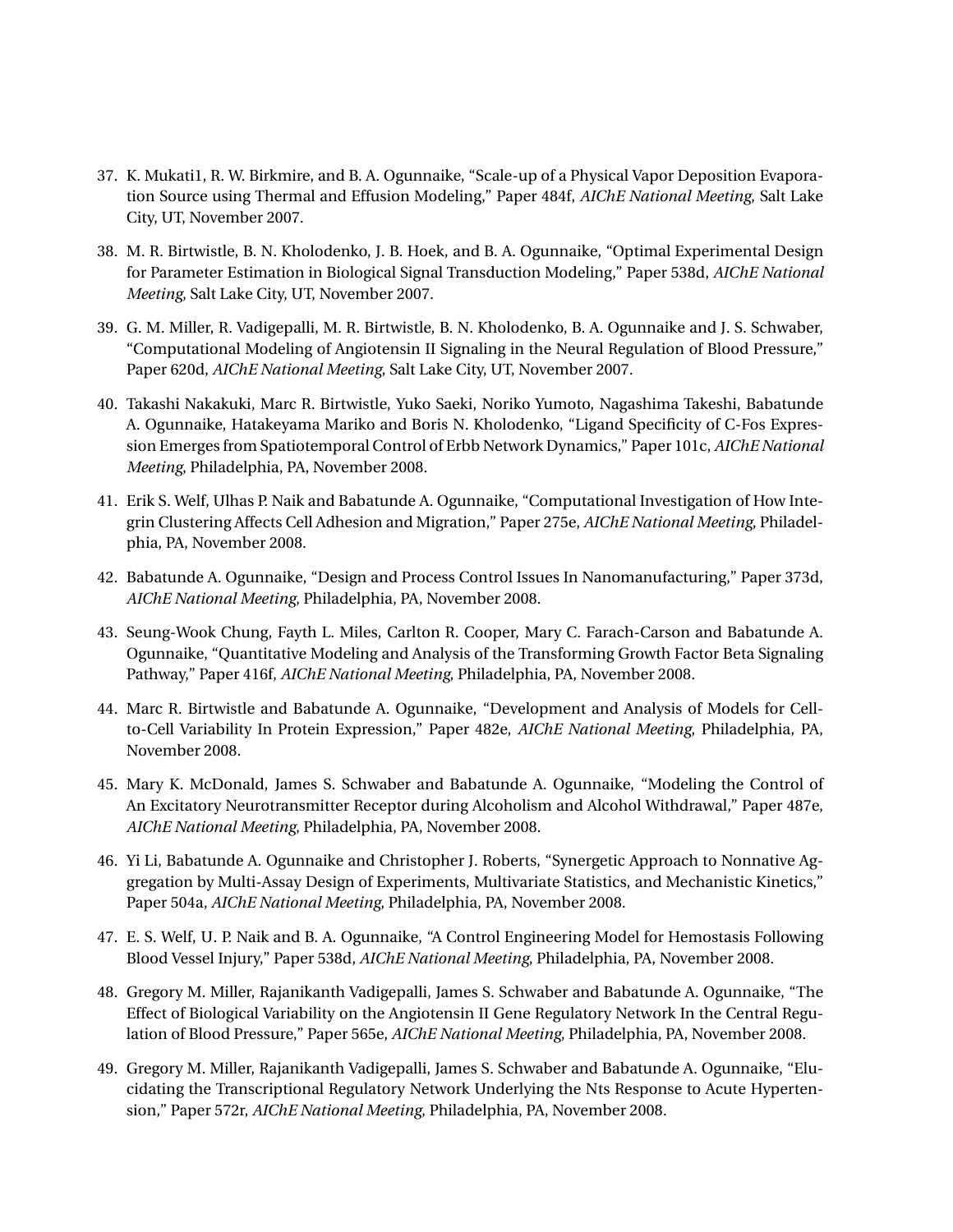- 50. Erik S. Welf, Babatunde A. Ogunnaike and Ulhas P. Naik, "An Experimental Method for Characterizing Spatially-Localized Integrin Signaling Phenomena," Paper 572z, *AIChE National Meeting*, Philadelphia, PA, November 2008.
- 51. Marc R. Birtwistle, Peter G. Millili and Babatunde A. Ogunnaike, "A First-Principles Model for Eukaryotic DNA Synthesis Dynamics and the Implications for Cell Cycle Analysis," Paper 737a, *AIChE National Meeting*, Philadelphia, PA, November 2008.
- 52. Gregory M. Miller, Rajanikanth Vadigepalli, James S. Schwaber and Babatunde A. Ogunnaike, "Quantitative Analysis of the Gene Regulatory Network Activated by Angiotensin II Type 1 Receptor in the Brainstem," Paper 151c, *AIChE National Meeting*, Nashville, TN, November 2009.
- 53. Melissa St. Amand, Peter G. Millili, Meghan McCabe, Mark Stitz and Babatunde A. Ogunnaike, "Development of Process Analytical Technology (PAT) Methods for Online Control of Glycosylation Profiles During Monoclonal Antibody (MAb) Production," Paper 164c, *AIChE National Meeting*, Nashville, TN, November 2009.
- 54. Babatunde A. Ogunnaike, Swapnil C. Garge and Mark D. Wetzel, "Inference-Based Control of Reactive Extrusion Processes," Paper 258b, *AIChE National Meeting*, Nashville, TN, November 2009.
- 55. Mary K. McDonald, James S. Schwaber, Babatunde A. Ogunnaike and Rajanikanth Vadigepalli, "An Automated Framework for High-Throughput Kinetic Analysis of qRT-PCR Data," Paper 261b, *AIChE National Meeting*, Nashville, TN, November 2009.
- 56. Erik S. Welf, Ulhas P. Naik and Babatunde A. Ogunnaike, "Mathematical Modeling of Heterogeneous Sub-Cellular Structures: Probability Models for Integrin Cluster Properties in Adherent Cells," Paper 262a, *AIChE National Meeting*, Nashville, TN, November 2009.
- 57. Mary K. McDonald, Rajanikanth Vadigepalli, Babatunde A. Ogunnaike and James S. Schwaber, "A High-Throughput, Multi-Dimensional Investigation of the Brain's Transcriptomic Response to Alcohol Withdrawal," Paper 283a, *AIChE National Meeting*, Nashville, TN, November 2009.
- 58. Ketan P. Detroja, Swapnil C. Garge, Qian Gou and Babatunde A. Ogunnaike, "Customer Feedback Controller Design and Implementation," Paper 302b, *AIChE National Meeting*, Nashville, TN, November 2009.
- 59. Seung-Wook Chung, Carlton R. Cooper, Mary C. Farach-Carson and Babatunde A. Ogunnaike, "A Control Engineering Approach to Understanding the Paradoxical Roles of TGF-*β* in Cancer," Paper 664e, *AIChE National Meeting*, Nashville, TN, November 2009.
- 60. Melissa M. St. Amand, Anne S. Robinson and Babatunde A. Ogunnaike, "Towards Online Control of Protein Glycosylation: Establishing Nutrient Setpoint Control in Bioreactors," Paper 130g, *AIChE National Meeting*, Salt Lake City, UT, November 2010.
- 61. Qian Gou, Mark D. Wetzel and Babatunde A. Ogunnaike, "Integrated Product Design and Control in Manufacturing Processes," Paper 239a, *AIChE National Meeting*, Salt Lake City, UT, November 2010.
- 62. Seung-Wook Chung, Mary C. Farach-Carson, Carlton R. Cooper and Babatunde A. Ogunnaike, "Quantitative Modeling and Analysis of TGF-*β*-Induced Erk/MAPK and Smad Signaling," Paper 541b, *AIChE National Meeting*, Salt Lake City, UT, November 2010.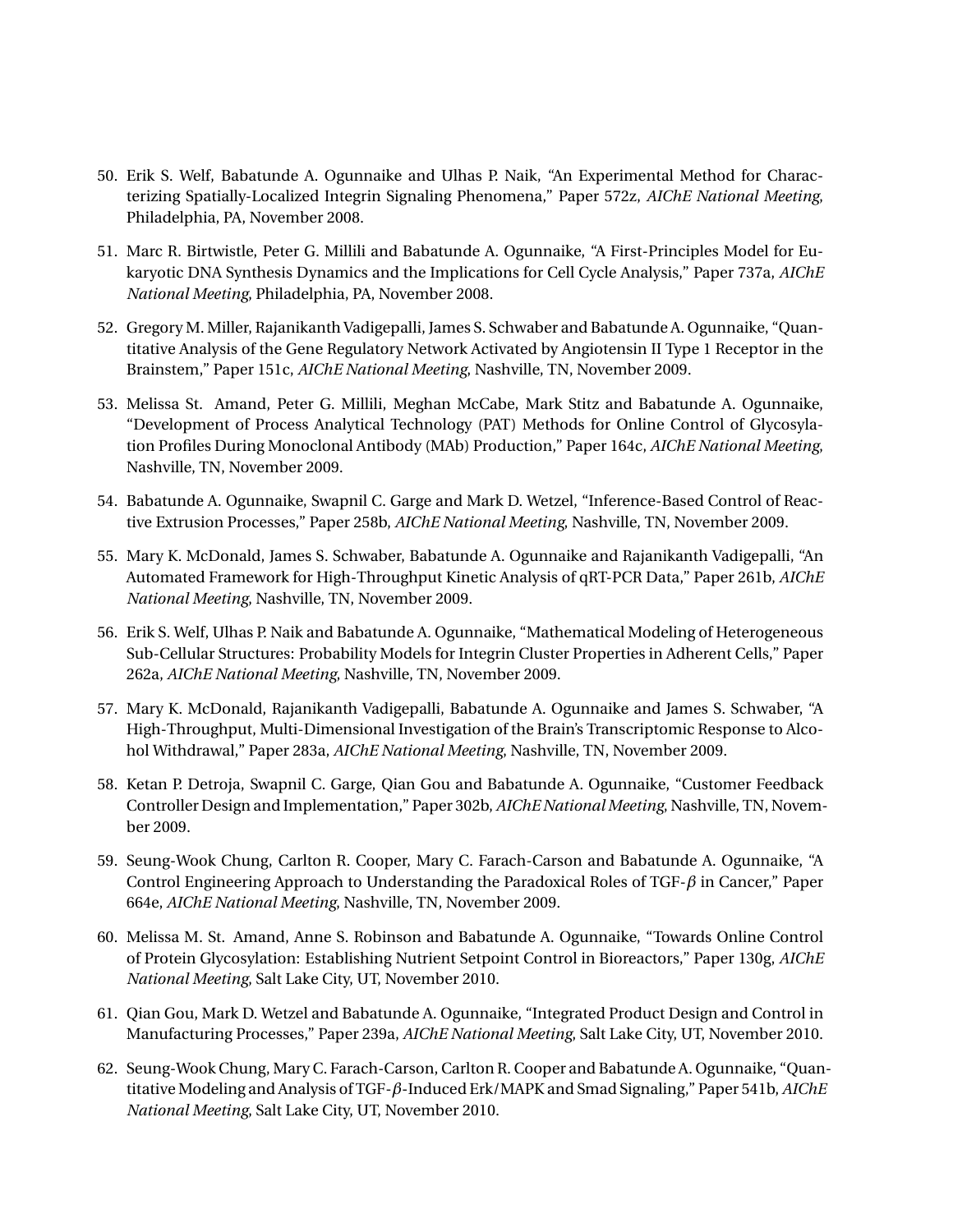- 63. Babatunde A. Ogunnaike, "Optimizing In-vitro Fertilization Treatment: A Pedagogical Case Study of Random Phenomena Analysis," Paper 163e, *AIChE National Meeting*, Minneapolis, MN, October 2011.
- 64. Mary M. Staehle, Babatunde A. Ogunnaike, James Schwaber and Rajanikanth Vadigepalli, "Uncovering 'Hidden' Variability and Dynamic Patterns: Strategies for Analyzing High-Dimensional Data Sets," Paper 306c, *AIChE National Meeting*, Minneapolis, MN, October 2011.
- 65. Jacob McGill, Nasser Mohieddin Abukhdeir, Babatunde A. Ogunnaike and Dion G. Vlachos, "Optimization and Control of Heteroepitaxial Surface Morphologies," Paper 367a, *AIChE National Meeting*, Minneapolis, MN, October 2011.
- 66. Seung-Wook Chung, Carlton R. Cooper, Mary C. Farach-Carson and Babatunde A. Ogunnaike, "A Novel Mathematical Model of TGF-*β*-Induced Apoptosis Signaling Pathways," Paper 653f, *AIChE National Meeting*, Minneapolis, MN, October 2011.
- 67. Melissa M. St. Amand, Kevin Tran, Devesh Radhakrishnan, Anne S. Robinson and Babatunde A. Ogunnaike, "Controllability Analysis of Protein Glycosylation In CHO Cells," Paper 701g, *AIChE National Meeting*, Minneapolis, MN, October 2011.
- 68. Devesh Radhakrishnan, Andrew Bitner, Melissa St. Amand, Kevin Tran, Anne S. Robinson and Babatunde A. Ogunnaike, "A Stochastic Model of Glycosylation of Monoclonal Antibodies," Paper 100h, *AIChE National Meeting*, Pittsburgh, PA, October 2012.
- 69. Christopher R. Christie, Luke E. K. Achenie and Babatunde A. Ogunnaike, "A Control Engineering Perspective to Modeling Calcium Regulation and Related Pathologies," Paper 309d, *AIChE National Meeting*, Pittsburgh, PA, October 2012.
- 70. Babatunde A. Ogunnaike, "Using Probability Models to Represent Process Engineering Phenomena," Paper 496d, *AIChE National Meeting*, Pittsburgh, PA, October 2012.
- 71. Daniel Cook, Lakshmi Kuttippurathu, Biswanath Patra, Jan Hoek, Babatunde A. Ogunnaike and Rajanikanth Vadigepalli, "Combinatorial Transcriptional Regulatory Network Driving Aberrant Effects of Chronic Alcohol Consumption On Liver Regeneration," Paper 564f, *AIChE National Meeting*, Pittsburgh, PA, October 2012.
- 72. Zachary S. Whiteman, Piyush Bubna, Ajay K. Prasad and Babatunde A. Ogunnaike, "Design, Analysis, Operation and Control of a Photovoltaic/PEM Fuel Cell/NiCd Battery Hybrid Renewable Energy System (HRES) for Urban Transit Applications," Paper 630a, *AIChE National Meeting*, Pittsburgh, PA, October 2012.
- 73. James Park, Anthony Brureau, Sonali Gulati, Carmen Nichols, Rajanikanth Vadigepalli, Babatunde A. Ogunnaike and James S. Schwaber, "Identifying Transcriptional Phenotypes Associated with Single Cell Variability in Hypertension," Paper 662f, *AIChE National Meeting*, Pittsburgh, PA, October 2012.
- 74. Qian Gou, Mark D. Wetzel and Babatunde A. Ogunnaike, "Quantification of Layered Silicates Dispersion in Polymer Nanocomposites," Paper 708e, *AIChE National Meeting*, Pittsburgh, PA, October 2012.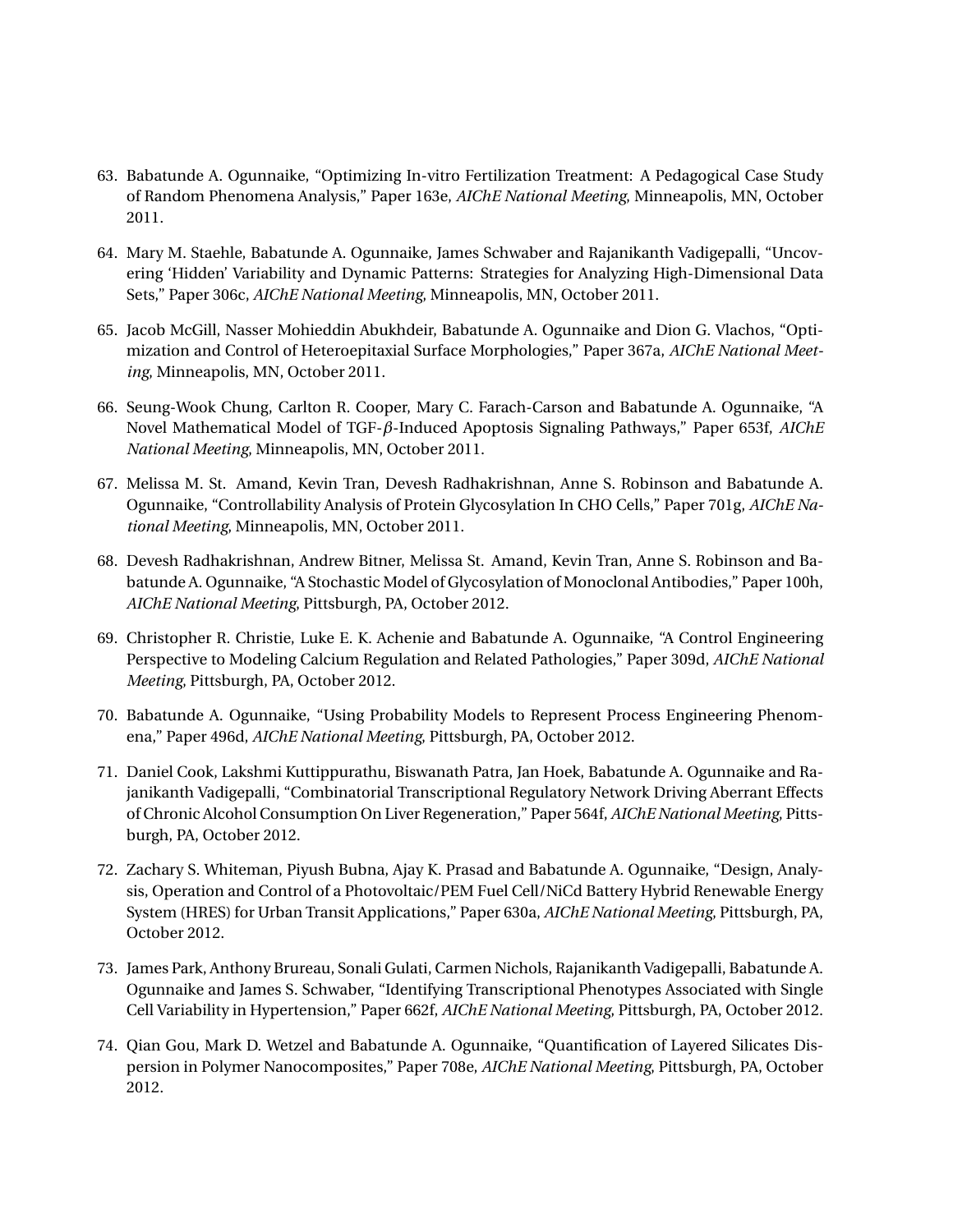#### **Invited Seminars**

- 1. Lehigh University, Bethlehem, PA, *April 19, 1990*.
- 2. University of Wisconsin–Madison, Madison, WI, *May 16, 1992*.
- 3. Auburn University, Auburn, AL, *October 15, 1992*.
- 4. University of Pennsylvania, Philadelphia, PA, *Nov. 9, 1992*.
- 5. University of Colorado, Boulder, CO, *Dec. 2, 1992*.
- 6. Purdue University, West Lafayette, IN, *April 15, 1993*.
- 7. Stevens Institute of Technology, Hoboken, NJ, *Oct. 20, 1993*.
- 8. Carnegie Mellon University, Pittsburgh, PA, *Nov. 30, 1993*.
- 9. Arizona State University, Tempe, AZ, *March 4, 1994*.
- 10. Technion, Israel Institute of Technology, Haifa, Israel, *April 27, 1994*.
- 11. City University of New York, New York, NY, *Oct. 24, 1994*.
- 12. University of California at Santa Barbara, Santa Barbara, CA, *Nov. 10, 1994*.
- 13. University of Delaware, Newark, DE, *Dec. 2, 1994*.
- 14. University of Washington, Seattle, WA, *Jan. 23, 1995*.
- 15. Drexel University, Philadelphia PA, *May 1, 1995*.
- 16. University of California at Berkeley, Berkeley, CA, *Oct. 30, 1995*.
- 17. University of Connecticut, Storrs, CT, *Feb. 12, 1996*.
- 18. University of Illinois, Urbana, IL, *Nov. 5, 1996*.
- 19. Rutgers University, New Brunswick, NJ, *Dec. 5, 1996*.
- 20. Princeton University, Princeton, NJ, *May 30, 1997*.
- 21. University of Texas at Austin, Austin, TX, *Dec. 12, 1997*.
- 22. University of Utah, Salt Lake City, UT, *Jan. 30, 1998*.
- 23. University of Maryland, College Park, MD, *Feb. 3, 1998*.
- 24. Technion, Israel Institute of Technology, Haifa, Israel, *June 3, 1998*.
- 25. Imperial College, London, U.K. *Sept. 18, 1998*.
- 26. Rice University, Houston, TX, *Dec. 3, 1998*.
- 27. Université Catholique de Louvain, Belgium. *Feb. 19, 1999*.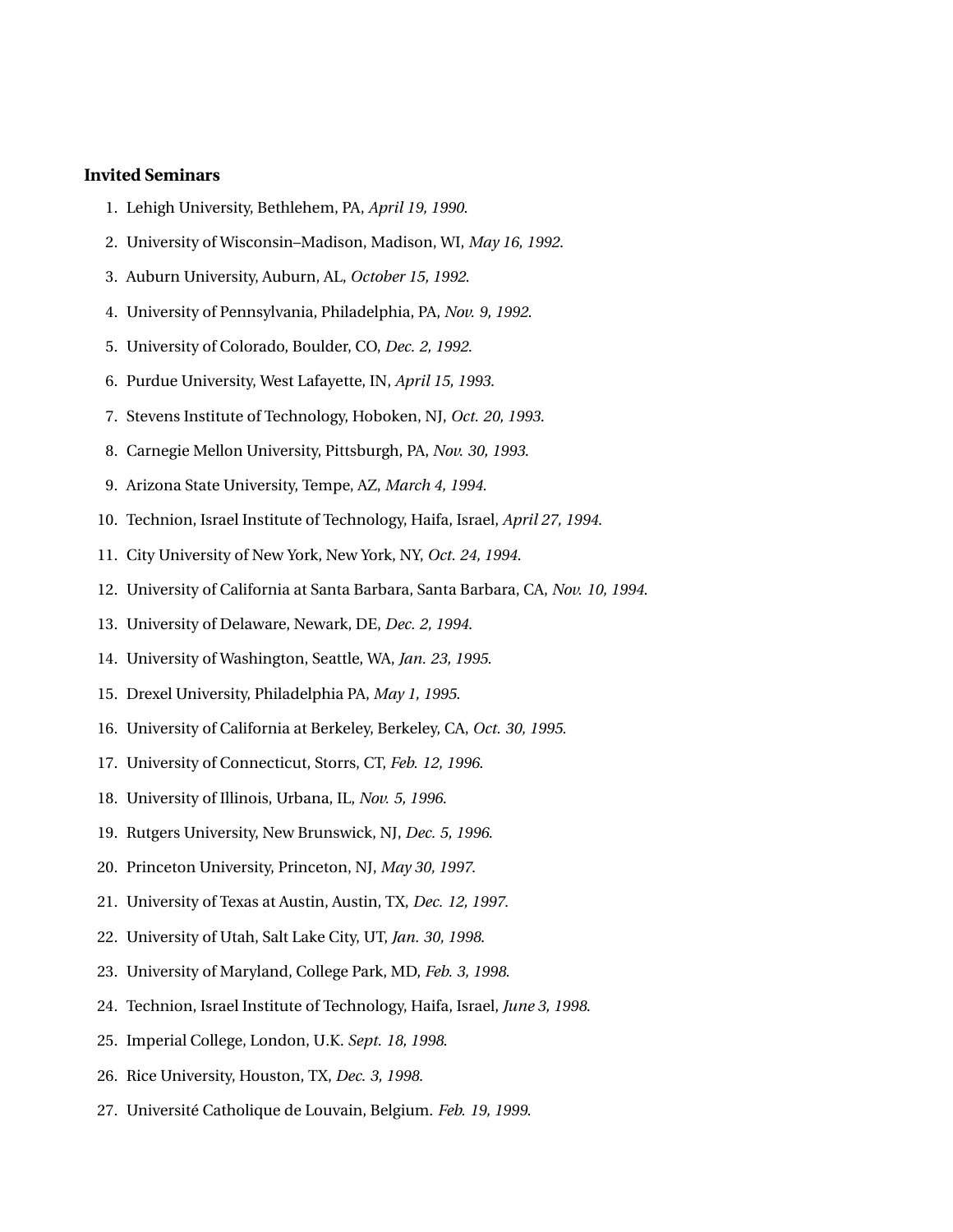- 28. Texas Tech University, Lubbock, TX, *Oct. 29, 1999*.
- 29. Lousiana State University, Baton Rouge, LA. *Nov. 19, 1999*.
- 30. Iowa State University, Ames, IA, *Jan. 27, 2000*.
- 31. University of California at Santa Barbara, Santa Barbara, CA, *Feb. 24, 2000*.
- 32. Technion, Israel Institute of Technology, Haifa, Israel, *Mar. 15, 2000*.
- 33. Texas A & M, College Station, Texas, **Lindsey Lecture**, *Sept. 28, 2001*.
- 34. Illinois Institute of Technology, Chicago, IL, **Centennial Lecture**, *Feb. 27, 2002*.
- 35. Queens University, Kingston, Ontario, Canada, *Mar. 6, 2002*.
- 36. Rensselaer Polytechnic Institute, Troy, NY, *Oct. 9, 2002*.
- 37. University of Stüttgart, Stüttgart, Germany, *Feb. 28, 2003*.
- 38. Process Modeling and Control Center and Department of Chemical Engineering, Lehigh University, Bethlehem, PA, *April 8, 2003*.
- 39. Department of Chemical Engineering, National Taiwan University, Taiwan, *Dec. 10, 2003*.
- 40. Department of Chemical Engineering, University of Guanajuato, Mexico, *Jan. 9, 2004*.
- 41. Seminarios de Ingenieria Quimica, Instituto Technologico Celaya, Mexico, *Jan. 13-16, 2004*.
- 42. Isaac Newton Institute, Cambridge University, Cambridge, England, *Jan. 21, 2004*.
- 43. Department of Chemical Engineering, University of Michigan, Ann Arbor, MI, *Feb. 19, 2004*.
- 44. Department of Chemical Engineering, École Polytechnique,Montréal, *Oct. 14, 2004*.
- 45. Department of Chemical Engineering, IIT Bombay, India, *April 26, 27, 2005*.
- 46. National Taiwan University, Taipei, Taiwan, *Nov 16, 2005*.
- 47. Industrial Technology Research Institute, Hshinchu, Taiwan, *Nov 18, 2005*.
- 48. Department of Chemical Engineering, University of Guanajuato, Mexico, *Jan 9, 2006*.
- 49. Seminarios de Ingenieria Quimica, Instituto Technologico Celaya, Mexico, *Jan 10-13, 2006*.
- 50. Lehigh University, Bethlehem, PA, *March 15, 2006*.
- 51. University of Notre Dame, Notre Dame, IN, *May 2, 2006*.
- 52. Tufts University, Medford, MA, *Oct 2, 2006*.
- 53. Hong Kong University of Science and Technology, Hong Kong, *Nov 30–Dec 1, 2006*.
- 54. University of Maryland, Baltimore County, Baltimore, MD, *Mar 5, 2007*.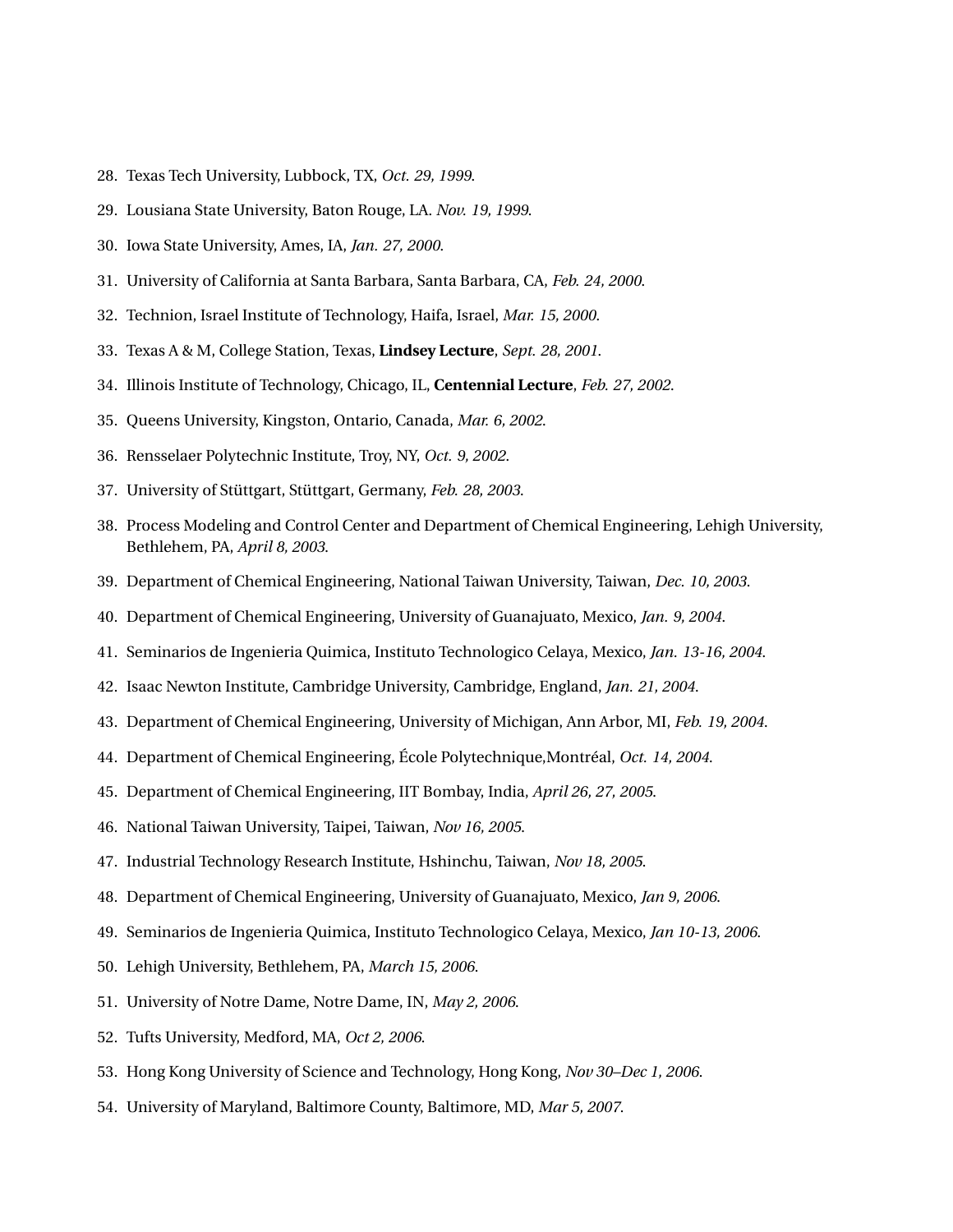- 55. University of California–Los Angeles, Los Angeles, CA, *Apr 13, 2007*.
- 56. University of Southern California, Los Angeles, CA, *Oct 11, 2007*.
- 57. University of Minnesota, Minneapolis, MN, *Nov 30, 2007*.
- 58. Department of Chemical Engineering, University of Guanajuato, Mexico, *Jan 11, 2008*.
- 59. Seminarios de Ingenieria Quimica, Instituto Technologico Celaya, Mexico, *Jan 14–18, 2008*.
- 60. Hong Kong University of Science and Technology, Hong Kong; *Sept 12–18, 2008*.
- 61. Rutgers University, New Brunswick, NJ. *Oct 29, 2008*.
- 62. Bristol Myers Squibb (BMS), New Brunswick, NJ. *Dec 4, 2008*.
- 63. University of Stüttgart, Stüttgart, Germany, *June 30, 2009*.
- 64. Otto von Guerick Universität, Magdeburg, Germany, *July 2, 2009*.
- 65. National University of Singapore, *July 27, 2010*
- 66. Corning, Inc (Process Control Group), *September 23, 2010*
- 67. University of California, San Diego, *October 15, 2010*
- 68. India Institute of Technology, Madras, *November 30, 2010*
- 69. Department of Chemical Engineering, University of Alberta, Canada, **D. B. Robinson Distinguished Lecture**, *Feb. 17, 2011*.
- 70. Department of Chemical Engineering, Georgia Institute of Technology, *March 16, 2011*
- 71. Department of Chemical Engineering, University of Pennsylvania, *October 12, 2011*
- 72. Department of Chemical Engineering, Auburn University, *November 9, 2011*
- 73. Department of Chemical Engineering, McMaster University, Canada *April 4, 2012*
- 74. Department of Chemical Engineering, Carnegie Mellon University, **Bayer Lecture**, *April 10, 2012*.
- 75. Department of Chemical Engineering, University of Pittsburgh, *March 1, 2013*.
- 76. Department of Chemical Engineering, University of Waterloo, *May 2, 2013*.
- 77. Department of Chemical Engineering, University of California–Davis, **Smith Lecture**, *May 16, 2013*.
- 78. Department of Chemical Engineering, Northwestern University, *October 10, 2013*.
- 79. Department of Chemical Engineering, MIT, *October 24, 2014*.
- 80. Department of Chemical Engineering, Tulane University, *November 7, 2014*.
- 81. Department of Chemical Engineering, University of Michigan, **Katz Lectures**, *March 26–27, 2015*